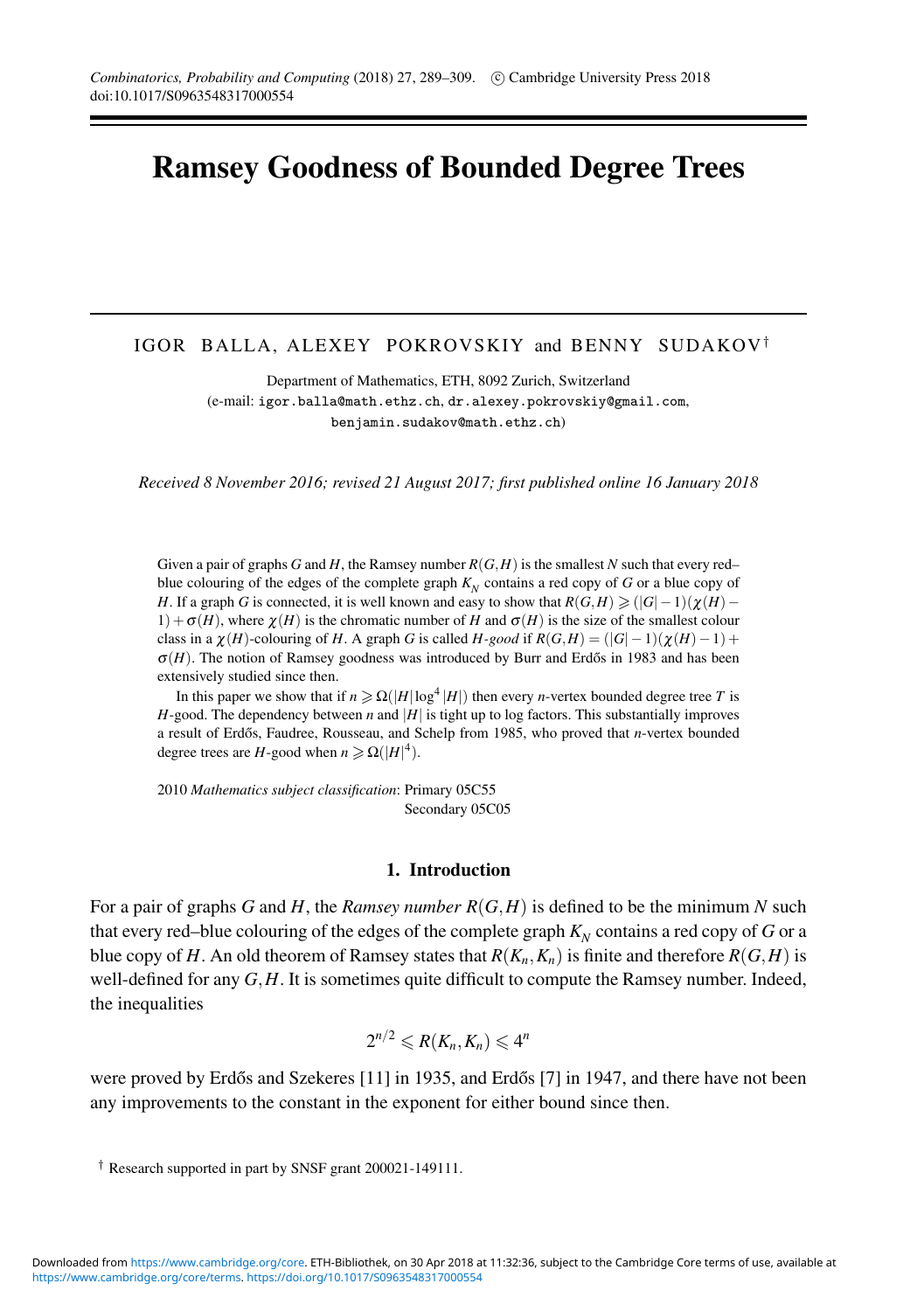However, there are graphs for which we can compute the Ramsey number exactly. Erdős [7] showed that for a path  $P_n$  on *n* vertices, we have  $R(P_n, K_m) = (n-1)(m-1) + 1$ . The lower bound comes from considering the graph composed of  $m-1$  disjoint red cliques of size  $n-1$ , with all edges between them blue. This lower bound construction was generalized by Burr [2], who observed that for any connected graph *G* and any graph *H*,

$$
R(G,H) \geq (|G|-1)(\chi(H)-1) + \sigma(H). \tag{1.1}
$$

where  $\chi(H)$  is the chromatic number of *H* and  $\sigma(H)$  is the size of the smallest colour class in a  $\chi(H)$ -colouring of *H*. To see that (1.1) holds, consider the graph composed of  $\chi(H) - 1$ disjoint red cliques of size  $|G| - 1$  and one additional red clique of size  $\sigma(H) - 1$ , with all edges between the cliques blue. This graph has no red copy of *G* because every red connected component has size at most  $|G| - 1$ , and it has no blue copy of *H* because otherwise this copy would be partitioned, via the red cliques, into  $\chi(H)$  parts with one part having size  $\sigma(H) - 1$ , contradicting the minimality of  $\sigma(H)$ .

We say that *G* is *H-good* when equality holds in (1.1). The notion of Ramsey goodness was introduced by Burr and Erdős  $[3]$  in 1983, and has been studied extensively since then: see  $e.g.$  $[1, 6, 12, 18, 19]$  and their references. Note that Erdős's argument which gives a lower bound on  $R(K_n, K_n)$  can be used to show that if we have relatively dense graphs  $G, H$ , then the Ramsey number is super-polynomial in  $|G|$  and hence *G* is not *H*-good. Thus we restrict our attention to sparse and connected *G*. In 1977, Chvátal [5] showed that any tree is  $K_m$ -good. Recently, Pokrovskiy and Sudakov [20] showed that any path *P* with  $|P| \ge 4|H|$  is *H*-good, verifying a conjecture of Allen, Brightwell and Skokan [1] in a strong sense.

Since paths are a special case of trees, it is natural to consider whether trees are Ramsey good for all graphs *H*. In [8] Erdős, Faudree, Rousseau and Schelp ask 'What is the behaviour of  $R(T,K(n,n))$  when *T* has bounded degree?' Erdős, Faudree, Rousseau and Schelp [8, 9, 10] wrote several papers on this topic. The result in their 1985 paper [9] implies that for any *H*, all sufficiently large bounded degree trees *T* are *H*-good. Although they do not give an explicit dependency between  $|T|$  and  $|H|$ , their proof method can be used to show that any bounded degree tree *T* with  $|T| \ge \Omega(|H|^4)$  is *H*-good. In this paper we improve their result as follows.

**Theorem 1.1.** *For all*  $\Delta$  *and k there exists a constant*  $C_{\Delta k}$  *such that for any tree T with maximum degree at most*  $\Delta$  *and any*  $H$  *with*  $\chi(H) = k$  *satisfying*  $|T| \geq C_{\Delta k} |H| \log^4 |H|$ *, T is*  $H$ -good.

The dependency between |*T*| and |*H*| in the above theorem is tight up to the  $log|H|$  factors. Indeed, for  $|T| \le m = |K_m^k|/k$ , no tree *T* is  $K_m^k$ -good for the balanced complete multipartite graph *K*<sup>*k*</sup><sub>*m*</sub>. To see this, consider an edge colouring of a complete graph on  $(2k-1)(|T|-1)+1$  vertices consisting of  $2k - 1$  red cliques of size  $|T| - 1$ , with all other edges blue. It is easy to check that this graph has no red *T* and no blue  $K_m^k$ , showing that

$$
R(T, K_m^k) \geqslant (2k-1)(|T|-1)+1 > (k-1)(|T|-1)+m.
$$

In the proof of Theorem 1.1, we first consider the case where our tree *T* has many leaves. In this case, we are able to obtain the following stronger result.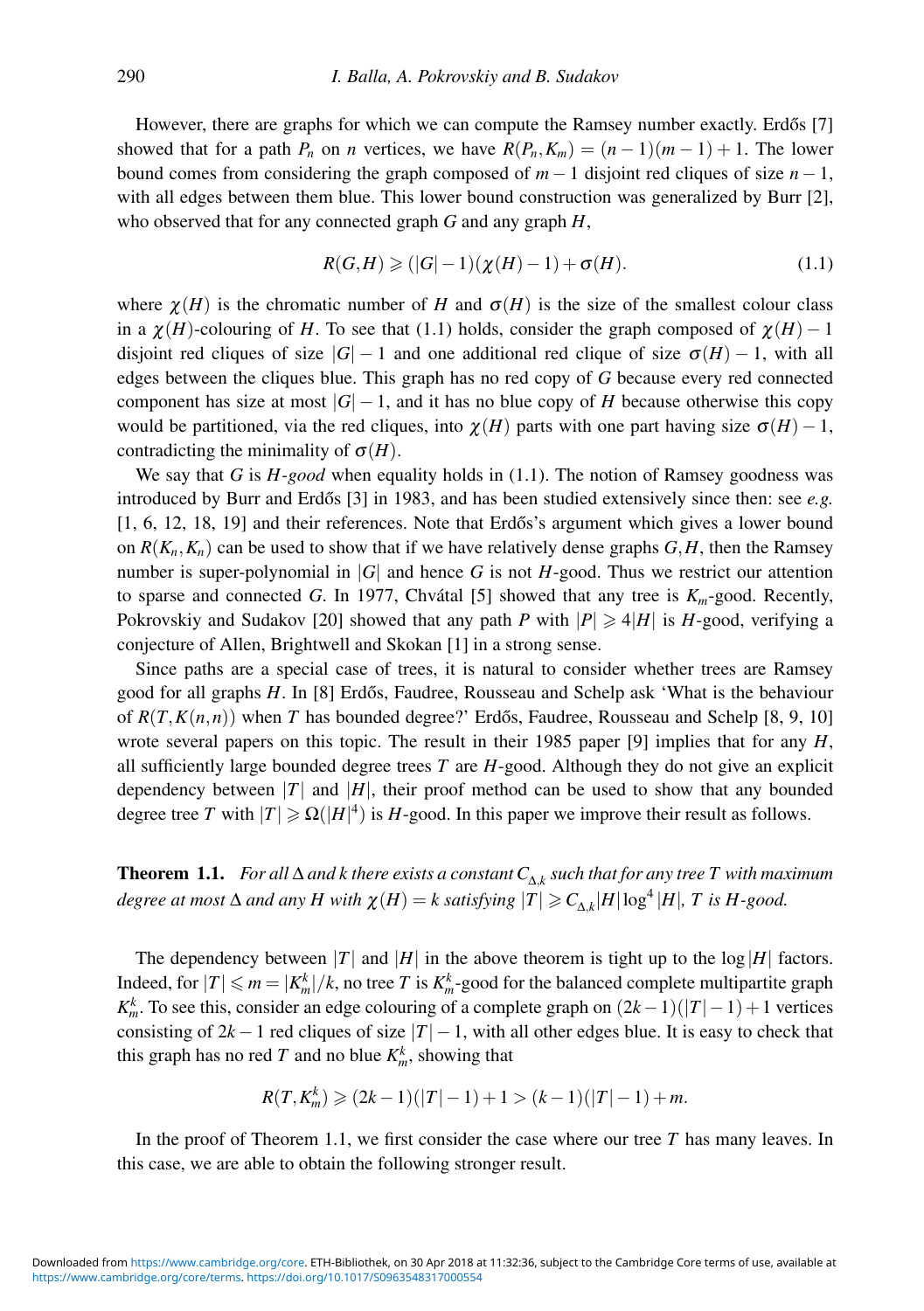**Theorem 1.2.** *Let T be a tree with l leaves and maximum degree at most* Δ*, and let H be a graph satisfying*  $l \ge 13\Delta|H|+1$ *. Then T is H-good.* 

The results in this paper cannot be extended to trees without a bounded degree assumption. In particular a star  $S_n$  is not  $K_{m,m}$ -good for  $n \leq O(2^{(m+1)/2})$ . To see this, recall that there are *N*-vertex graphs with minimum degree  $\Omega(N^{1-2/(m+1)})$  containing no  $K_{m,m}$  (see *e.g.* [14, Theorem 2.26]). The complement of such a graph is  $S_n$ -free for  $n = N - N^{1-2/(m+1)}$ . From this, it can be shown that for  $n \ge \Omega(2^{(m+1)/2})$  there is such a graph on  $\ge 2n$  vertices which is  $K_{m,m}$ -free and has minimum degree *N* − *n*. Equivalently we get that  $R(S_n, K_{m,m}) \ge 2n$  for  $n \ge \Omega(2^{(m+1)/2})$ . In particular, this shows that  $S_n$  is not  $K_{m,m}$ -good for  $n \geq \Omega(2^{(m+1)/2})$ , which shows that Theorem 1.1 cannot hold for an arbitrary tree *T*.

**Remark.** The condition  $l \ge 13\Delta|H|+1$  can be replaced with  $l \ge 13\Delta m+1$  where *m* is the size of the largest colour class in a  $\chi(H)$  colouring of *H*. Indeed, this is what we actually prove in Lemma 3.4.

### **2. Overview**

# **2.1. Notation**

For a graph  $G$ , we let  $E(G)$  denote the set of edges of  $G$ . We define  $K_m^k$  to be the complete  $k$ -partite graph with parts of size *m*, that is, a graph on *km* vertices partitioned into *k* classes of *m* vertices each, with edges between any pair of vertices from different classes. Note that, in particular,  $K_m^1$ denotes the empty graph on *m* vertices. Also, let  $K_{m_1,...,m_k}$  be the complete multipartite graph with parts of size  $m_1, \ldots, m_k$ . For a graph *G* and vertex *x*, we let  $N(x) = N_G(x) = \{y \in G : xy \in E(G)\}\$ denote the neighbourhood of *x*. We analogously let  $d_G(x) = |N_G(x)|$  denote the degree of *x* and let  $\Delta(G)$  denote the maximum degree of a vertex in *G*. For any subset  $S \subseteq G$ , we define the  $N(S) = N_G(S) = \bigcup_{x \in S} N_G(x) \setminus S$ .

## **2.2. Proof outline**

We are given a tree *T* with *n* vertices and a graph *H* with  $\chi(H) = k$  and  $\sigma(H) = m_1$ , and we would like to show either that any graph *G* on  $(n-1)(k-1)+m_1$  vertices has a copy of *T*, or *G<sup>c</sup>* has a copy of  $H$ . Note that as long as  $k$  and  $m<sub>1</sub>$  are fixed, adding more edges to  $H$  only makes the problem more difficult. Indeed, if we let  $m_1 \leq \cdots \leq m_k$  be the sizes of the parts in a *k*-colouring of *H*, then a graph not containing *H* also does not contain  $K_{m_1,...,m_k}$ . Because of this we will actually prove the following slightly stronger version of Theorem 1.1.

**Theorem 2.1.** *For all*  $\Delta$  *and k, there exists a constant*  $C_{\Delta k}$  *such that, for any tree T* with  $maximum$  degree at most  $\Delta$  and numbers  $m_1 \leqslant m_2 \leqslant \cdots \leqslant m_k$  with  $|T| \geqslant C_{\Delta,k} m_k \log^4 m_k$ , the *tree T is*  $K_{m_1, m_2, ..., m_k}$ -good.

Assume that we are given a graph *G* on  $(n-1)(k-1) + m_1$  vertices such that *G<sup>c</sup>* has no copy of *Km*1,...,*mk* . To prove Theorem 2.1 we need to show that *G* has a copy of *T*. Notice that since *Gc* has no copy of  $K_{m_1,...,m_k}$ , we have that  $G^c$  has no copy of  $K_{m_k}^k$  and most of the time we will only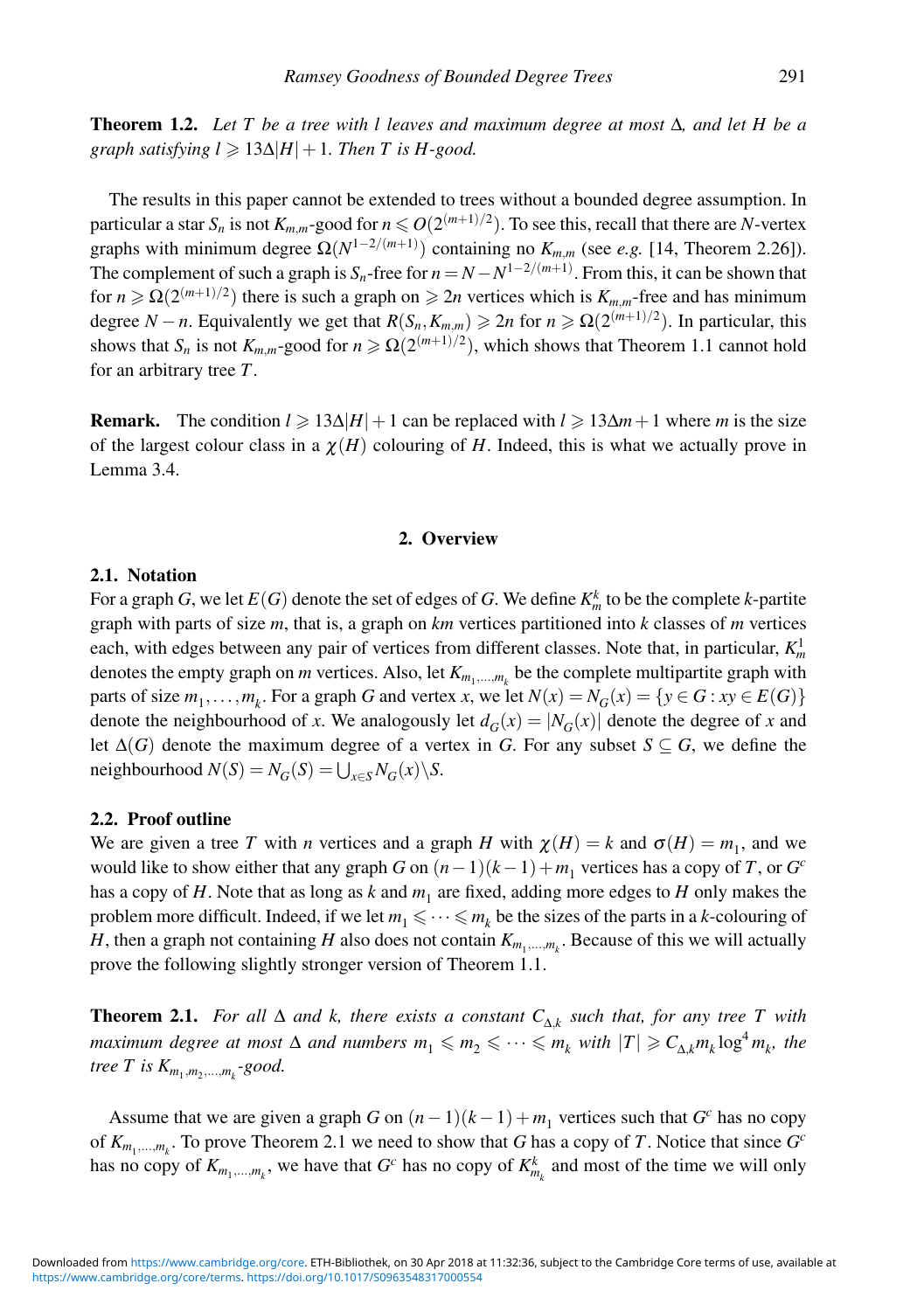use this weaker assumption. For simplicity, in this proof outline we will deal only with the case when  $m_1 = \cdots = m_k = m$ .

**Finding trees in expanders.** The basic technique in this paper is to use results about finding large trees in graphs which are expanders. Here 'expander' means a graph  $G$  in which  $N(S)$ is suitably large for every set of vertices *S*. Expanders are closely related to graphs *G* with *Gc* containing no copy of  $K_{m,m}$ . Indeed it is easy to see that  $G<sup>c</sup>$  being  $K_{m,m}$ -free is equivalent to every set *S* with  $|S| = m$  satisfying  $|N(S)| > |G| - 2m$ .

Trees in expanders are well studied. By results of Friedmann and Pippenger [13] and Haxell [15], expanders contain all suitably large trees. See Lemma 3.1 for the specific instance of this which we apply in our paper. By applying this to graphs *G* with  $G<sup>c</sup>$  containing no copy of  $K<sup>k</sup><sub>m</sub>$ , one can immediately prove something quite similar to Theorem 2.1. In Lemma 4.7 we prove that

$$
R(K_m^k, T) \le (k-1)(|T| + 13\Delta m) + m \quad \text{for any tree } T \text{ with } \Delta(T) \le \Delta. \tag{2.1}
$$

When  $|T| \gg m$ , this is quite close to the bound ' $R(K_m^k, T) \leq (k-1)(|T| - 1) + m$ ' which we want to prove in Theorem 2.1. Using (2.1) we obtain that for any subtree  $T' \subseteq T$  with  $|T'| \leq$  $|T| - 13\Delta m$ , we have  $R(K_m^k, T') \leq (k-1)(|T| - 1) + m$ . This shows that we can find any large subtree *T'* of *T* in a graph *G* with  $|G| = (k-1)(|T|-1) + m$  and *G<sup>c</sup>*  $K_m^k$ -free. The bulk of the proof of Theorem 2.1 consists of extending  $T'$  into a copy of  $T$ . This extension is performed by different methods depending on whether *T* has many leaves or many bare paths (a *bare* path in a graph is a path such that all interior vertices have degree 2). It is a well-known result (see *e.g.* [16, Lemma 2.1]) that a tree either has many leaves or many long bare paths.

**Lemma 2.2.** *For any integers n*,*r* > 2*, a tree on n vertices either has at least n*/4*r leaves or a collection of at least n*/4*r vertex disjoint bare paths, each having length r.*

Theorem 2.1 is proved by different methods depending on which case of Lemma 2.2 holds for the tree *T*.

#### **Case 1.** Many leaves.

In Section 3, we suppose our tree *T* has many leaves. Here 'many' means that *T* has > 13Δ*m* leaves. In this case, if we let *T'* be *T* with  $13\Delta m$  leaves deleted, then using (2.1) any *G* with  $G<sup>c</sup>$  $K_m^k$ -free contains a copy of *T*'. With some extra work, it is possible to find such a copy of *T*' with all subsets of  $V(T')$  expanding outside  $V(T')$ . Once we have this, it is easy to find all the required leaves using a variant of Hall's theorem (Lemma 3.3).

# **Case 2.** Many bare paths.

In Section 4, we consider the case where our tree has few leaves, and therefore many long bare paths by Lemma 2.2. In this case we will often need to find disjoint paths of prescribed length between pairs of vertices, so we make the following definition.

**Definition.** For two sets *X* and *W* in a graph, we say that  $(X, W)$  is an  $(s, d<sup>-</sup>, d<sup>+</sup>)$ *-linked system* if the following holds. Suppose that we have distinct vertices  $x_1, y_1, \ldots, x_s, y_s \in X$ , and integers *d*<sub>1</sub>,...,*d<sub>s</sub>* with *d*<sup>−</sup> ≤ *d<sub>i</sub>* ≤ *d*<sup>+</sup> for all *i*. Then there are disjoint paths *P*<sub>1</sub>,...,*P<sub>s</sub>* with *P<sub>i</sub>* going from  $x_i$  to  $y_i$ ,  $P_i$  internally contained in *W*, and  $P_i$  having length  $d_i$ .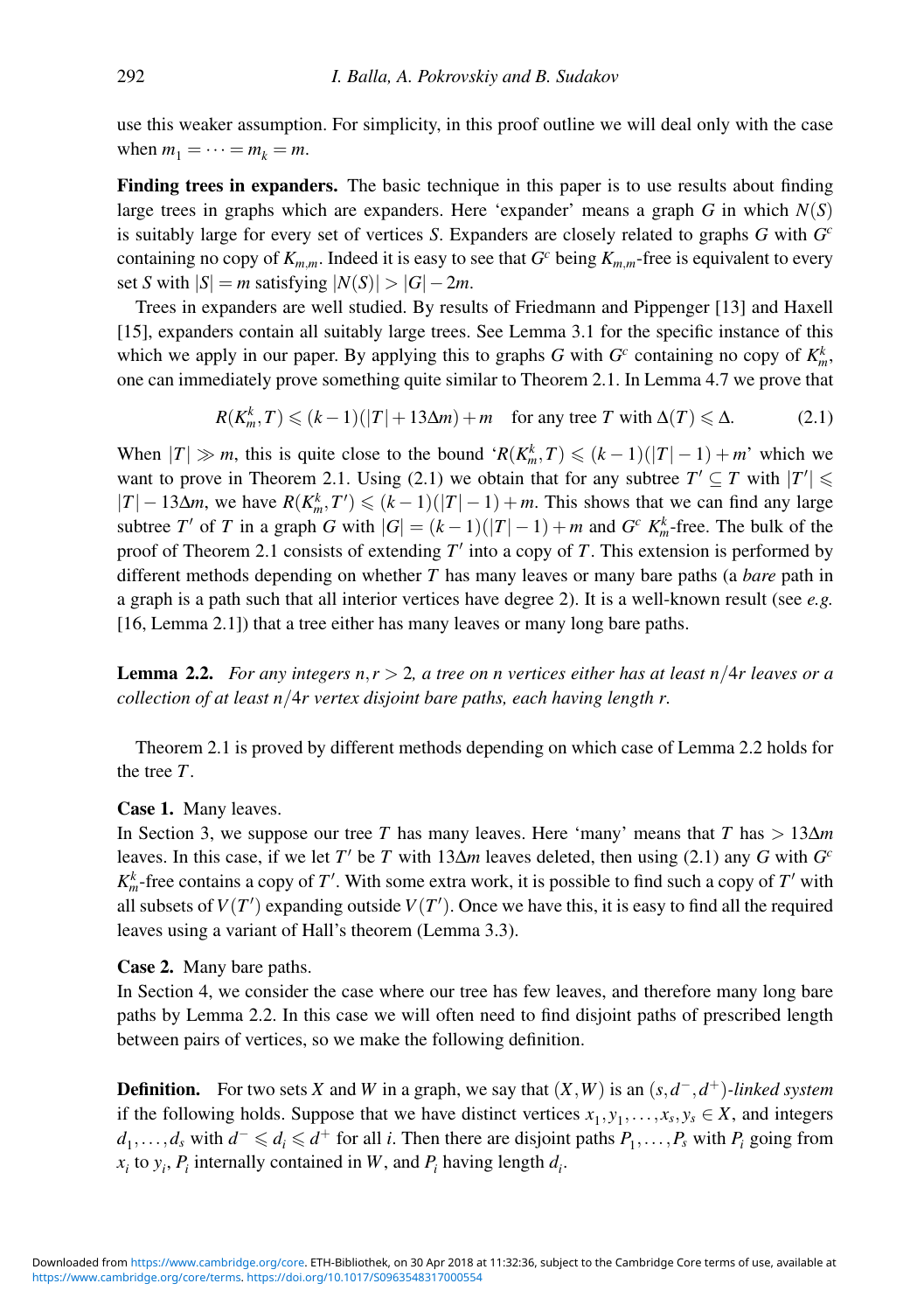We then follow Montgomery [17], who shows that an expander is an  $(s, d<sup>-</sup>, d<sup>+</sup>)$ -linked system for some appropriate choices of  $s, d^-$ ,  $d^+$  (Lemma 4.3 and Theorem 4.5). Thus we first apply results like (2.1) in order to embed the tree with the bare paths removed and then apply Montgomery's result to find the required bare paths, completing the embedding. This strategy works to prove Theorem 2.1 for the case  $k = 2$  (see Section 4.1).

When  $k \geq 3$ , the proof is substantially more complicated and is dealt with in Section 4.2. The first step is to note that by (2.1), if *G* has no copy of *T*, then  $G<sup>c</sup>$  contains a copy of  $K_M^{k-1}$  for  $M \gg m$  (see Claim 4.16). Then there are two subcases depending on whether there are a lot of short paths (length at most 3) in *G* between some pairs of parts of the copy of  $K_M^k$ .

If there are a lot of paths between pairs of parts of  $K_M^k$ , then these parts together with the paths between them form a large linked system. Using (2.1) and techniques from Montgomery [17], we find a copy of the tree *T* in a similar way to the  $k = 2$  case.

If there are few paths between all pairs of parts of  $K_M^k$ , then we show that the entire graph G must be close to Burr's extremal construction for showing (1.1). Specifically, we show that in this case *G* has  $k-1$  disjoint sets  $H_1, \ldots, H_{k-1}$  of size ≥ 0.9*n*, which have no edges between them. In Lemma 4.14 we analyse graphs with this structure and prove Theorem 2.1 for them.

#### **3. Embedding a tree with many leaves**

To deal with the case where our tree has many leaves, we will need a result of Haxell [15], which lets us embed a bounded degree tree with prescribed root into a graph with sufficient expansion. In Section 4.2 we will actually need a generalization of this result to forests, so we state the more general version in the following lemma. For a proof of Lemma 3.1, we refer the reader to the appendix.

**Lemma 3.1.** *Let*  $\Delta$ *,M,t* and *m be given. Let*  $X = \{x_1, \ldots, x_t\}$  *be a set of vertices in a graph G. Suppose that we have rooted trees*  $T_{x_1}, \ldots, T_{x_t}$  *satisfying*  $\sum_{i=1}^t |T_{x_i}| \leqslant M$  and  $\Delta(T_{x_i}) \leqslant \Delta$  for all i.  $Suppose$  that for all  $S$  with  $m \leqslant |S| \leqslant 2m$  we have  $|N(S)| \geqslant M+10\Delta m,$  and for  $S$  with  $|S| \leqslant m$  we *have*  $|N(S) \setminus X| \geq 4\Delta |S|$ *.* 

Then we can find disjoint copies of the trees  $T_{x_1},\ldots,T_{x_t}$  in G such that for each i,  $T_{x_i}$  is rooted *at x<sub>i</sub>*. In addition for all  $S \subseteq T_{x_1} \cup \cdots \cup T_{x_t}$  with  $|S| \leqslant m$ , we have

$$
|N(S)\setminus (T_{x_1}\cup\cdots\cup T_{x_t})|\geqslant \Delta|S|.
$$

As a corollary, we can embed a large bounded degree tree into a graph whose complement does not contain  $K_{m_1,m_2}$ .

**Corollary 3.2.** *Let*  $\Delta, m_1, m_2$  *be integers, let T be a forest with*  $\Delta(T) \leq \Delta$ *, and let G be a graph with*  $|G| \geqslant |T| + 13\Delta m_1 + m_2$  *such that*  $G^c$  *does not contain*  $K_{m_1,m_2}$ *. Then*  $G$  *contains a copy of T*. *Further, for all*  $S \subseteq T$  with  $|S| \leq m_1$ , we have

$$
|N(S)\setminus T|\geqslant \Delta|S|.
$$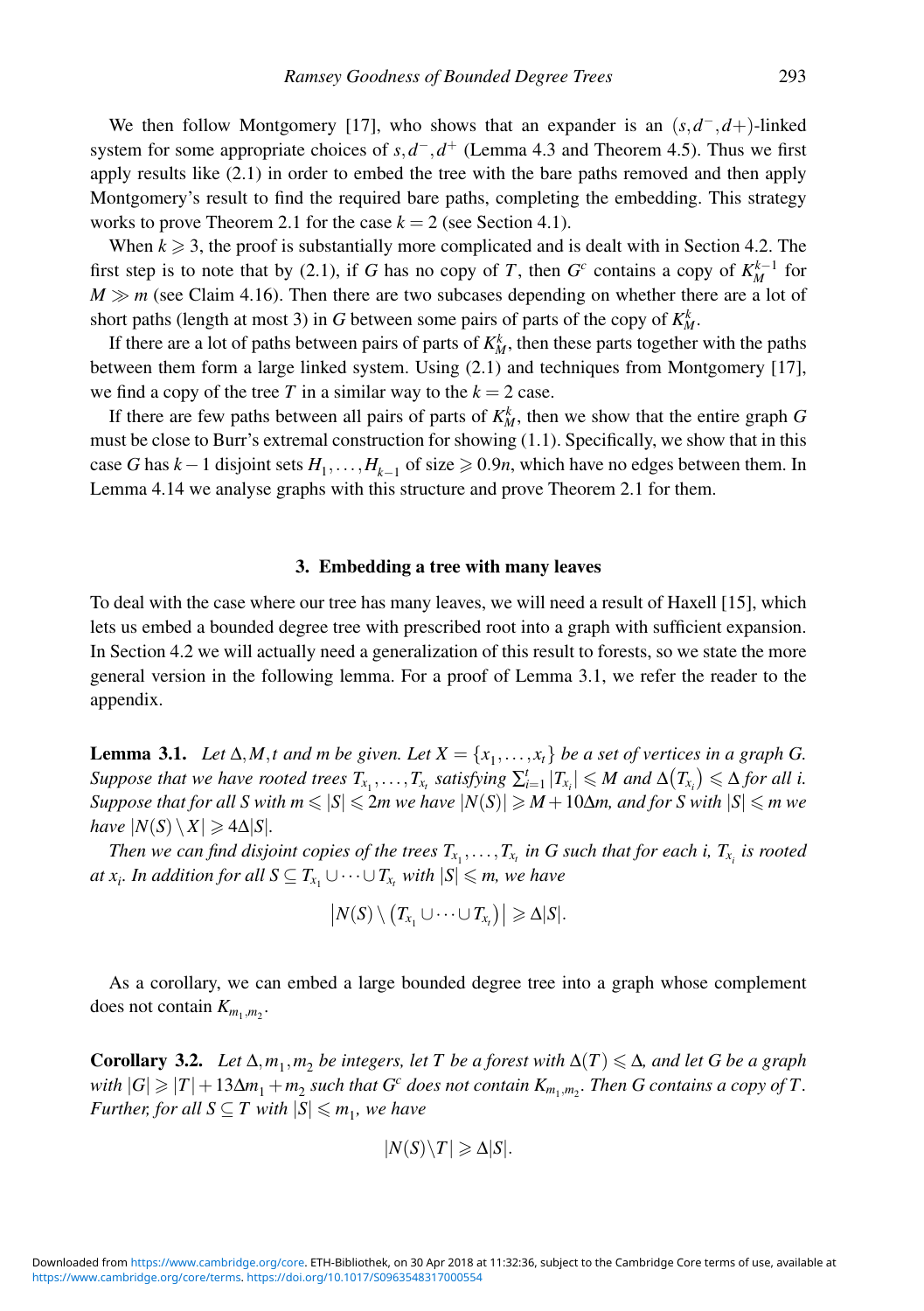**Proof.** Since every forest F is a subgraph of some tree on  $|F|$  vertices, without loss of generality we may suppose that *T* is a tree.

Since *G*<sup>c</sup> does not contain  $K_{m_1,m_2}$ , we have that for any  $S \subseteq G$  with  $m_1 \le |S| \le 2m_1$ ,  $|N_G(S)| \ge$  $|G| - 2m_1 - m_2$ . Indeed, otherwise  $|G \setminus (N_G(S) \cup S)| > m_2$ , and so if we choose  $A \subseteq S$ ,  $B \subseteq$  $G\setminus (N_G(S)\cup S)$  with  $|A|=m_1, |B|=m_2$ , then  $A\cup B$  is a copy of  $K_{m_1,m_2}$  in  $G^c$ .

Now if we choose  $|X| \le m_1 - 1$  maximal so that  $|N_G(X)| \le 4\Delta |X|$ , then we claim that  $G' = G\backslash X$ satisfies that for all  $S \subseteq G'$  with  $1 \leq |S| \leq m_1$ ,  $|N_{G'}(S)| \geq 4\Delta|S| + 1$ . Indeed, for any  $S \subseteq G'$  with  $1 \leq |S| \leq m_1$ , if  $|N_{G'}(S)| \leq 4\Delta|S|$  then  $|N_G(X \cup S)| \leq |N_G(X) \cup N_G(S)| \leq 4\Delta|X \cup S|$ , so we must have  $m_1 \leqslant |X \cup S| \leqslant 2m_1$  by maximality of *X*. But then

$$
8\Delta m_1 \geqslant 4\Delta |X \cup S| \geqslant |N_G(X \cup S)| \geqslant |G| - 2m_1 - m_2,
$$

contradicting the assumption of the lemma. Also, for any  $S \subset G'$  with  $m_1 \leq |S| \leq 2m_1$ , we have

$$
|N_{G'}(S)| \geq |N_G(S)| - |X| \geq |N_G(S)| - m_1 \geq |G| - 3m_1 - m_2 \geq |T| + 10\Delta m_1.
$$

Thus we may apply Lemma 3.1 with the graph  $G'$ ,  $m = m_1$ ,  $X = \{x\}$  for any vertex *x*, and the tree *T<sub>x</sub>* = *T*, to obtain that *G*<sup> $\prime$ </sup> contains a copy of *T*. Moreover, for all *S*  $\subseteq$  *T* with  $|S| \le m_1$ , we have

$$
|N_G(S)\setminus T|\geqslant |N_{G'}(S)\setminus T|\geqslant \Delta|S|.\tag{}
$$

We will also need the following extension of Hall's theorem (see *e.g.* [22, exercise 25.4]).

**Lemma 3.3.** *Given a bipartite graph*  $(A, B)$  *and a function*  $l : A \rightarrow \mathbb{N}$ *, if*  $|N(S)| \geq \sum_{v \in S} l(v)$  *for all*  $S \subseteq A$  then the graph contains a forest F such that  $d_F(v) = l(v)$  for all  $v \in A$  and  $d_F(v) \leq 1$ *for all*  $v \in B$ .

We can now prove that a bounded degree tree with sufficiently many leaves is  $K_{m_1,...,m_k}$ -good.

**Lemma 3.4.** *Let*  $l, \Delta, k \in \mathbb{N}$  *and*  $m_1 \leq \cdots \leq m_k$  *be given with*  $l \geq 13\Delta m_k + 1$ *. Then any tree T*  $with$  *l* leaves and  $\Delta(T) \leq \Delta$  is  $K_{m_1,...,m_k}$  good.

**Proof.** Let  $n = |T|$ . We proceed by induction on k. For  $k = 1$ , any graph on  $m_1$  vertices trivially contains  $K_{m_1}^1$  as a subgraph (since  $K_m^1$  is the graph with *m* vertices and no edges). Now suppose  $k \ge 2$  and let *G* be a graph with  $(k-1)(n-1) + m_1$  vertices such that *G<sup>c</sup>* does not contain  $K_{m_1,\ldots,m_k}$ .

First suppose there exists  $S \subseteq G$  with  $|S| \geq m_k$ , such that  $|N_G(S)| + |S| \leq n - 1$ . Then letting *H* = *G*\( $N_G(S) \cup S$ ), we have  $|H| \ge (k-2)(n-1) + m_1$  and *H* does not contain a  $K_{m_1,\dots,m_{k-1}}$ , or else we could take it together with an  $m_k$  vertex subset of *S* to get a copy of  $K_{m_1,...,m_k}$  in  $G^c$ . Thus we may apply induction to *H* to conclude that it contains a copy of *T*.

Otherwise, we have that for all  $S \subseteq G$  with  $|S| \ge m_k$ ,  $|N_G(S)| + |S| \ge n$ . For sets *S* with  $|S| = m_k$ , this is equivalent to *G<sup>c</sup>* not containing  $K_{m_k, m'}$  for  $m' = (k-2)(n-1) + m_1$ . Now let *T'* be the subtree of *T* with all leaves removed. Using  $l \ge 13\Delta m_k + 1$ , we have

$$
(k-1)(n-1)+m_1\geqslant n-l+13\Delta m_k+(k-2)(n-1)+m_1=n-l+13\Delta m_k+m'.
$$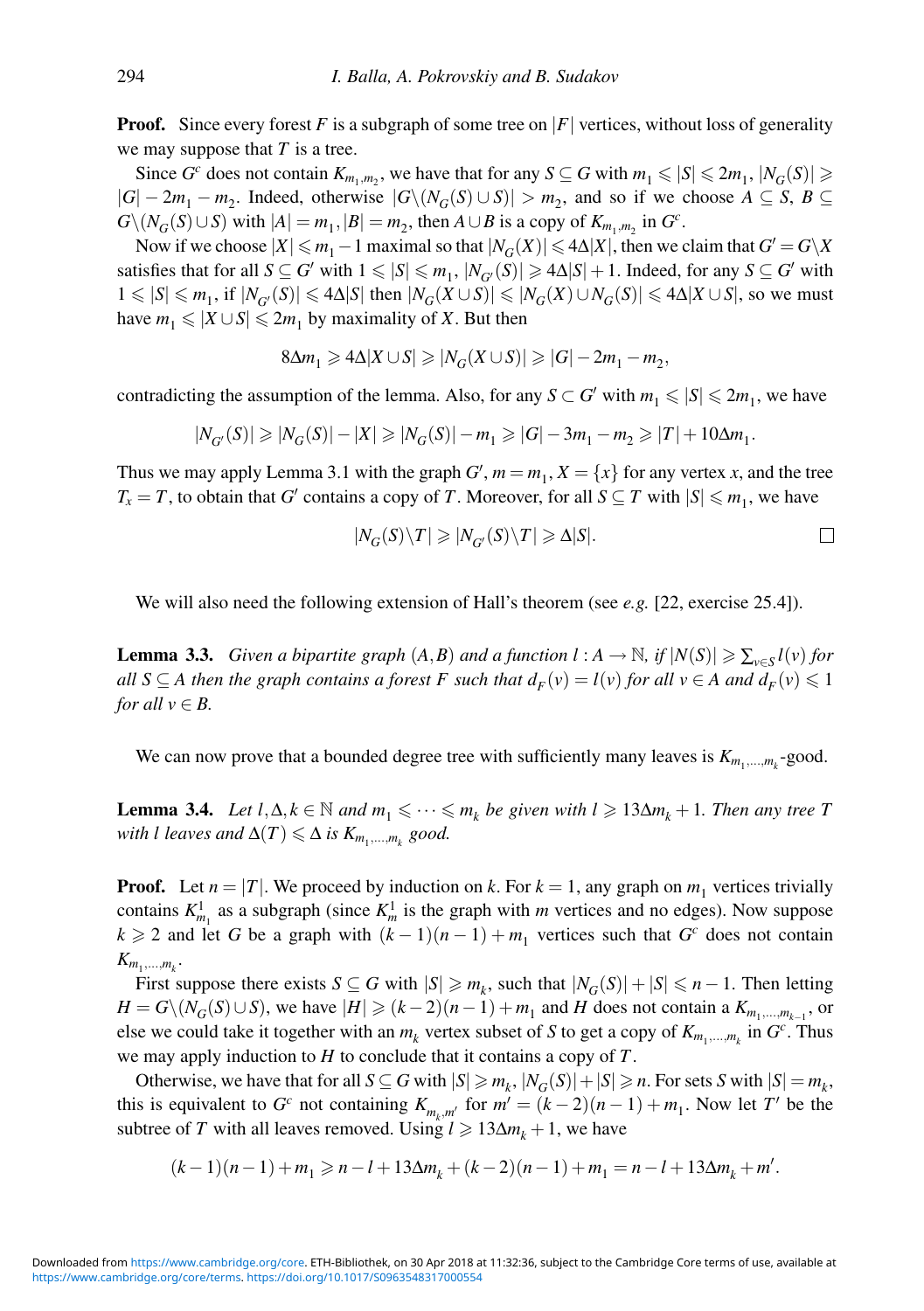Combining this with  $|T'| = n - l$ , we can apply Corollary 3.2 to conclude that *G* contains a copy of *T'*. Now let *P* be the vertices of *T'* to which we need to connect leaves in order to get *T*, and let  $l(v)$  be the number of leaves to attach for each  $v \in P$ . From the last part of Corollary 3.2, we have that for any  $S \subseteq P$  with  $|S| \leq m_k$ ,

$$
|N_G(S)\backslash T'|\geqslant \Delta|S|\geqslant \sum_{v\in S}l(v).
$$

Moreover, for any  $S \subseteq P$  with  $|S| \ge m_k$ , we have  $|N_G(S)| + |S| - n \ge 0$ , which implies

$$
|N_G(S)\setminus T'|\geqslant |N_G(S)|-|T'\setminus S|=|N_G(S)|+|S|-n+l\geqslant l=\sum_{v\in P}l(v)\geqslant \sum_{v\in S}l(v).
$$

Thus we may apply Lemma 3.3 to complete the embedding of *T*.

Theorem 1.2 now follows immediately.

**Proof of Theorem 1.2.** Let  $n = |T|$ ,  $k = \chi(H)$  and  $m_1 \leq \cdots \leq m_k$  be the sizes of the colour classes in a *k*-colouring of *H*, so that  $m_1 = \sigma(H)$ . Let *G* be a graph on  $(n-1)(k-1) + m_1$ vertices such that  $G^c$  has no copy of *H*. Then  $G^c$  has no copy of  $K_{m_1,...,m_k}$ , and we have that  $\ell \geqslant 13\Delta|H|+1 \geqslant 13\Delta m_k+1$ , so by Lemma 3.4 *G* must contain a copy of *T*. П

## **4. Embedding a tree with few leaves**

If a bounded degree tree does not have many leaves, then it has many long bare paths by Lemma 2.2, so it remains to embed such trees. We will need the following definitions and lemmas of Montgomery [17]. First we define a notion of expansion into a subset of a graph.

**Definition.** For a graph *G* and a set  $W \subseteq G$ , we say *G d-expands* into *W* if

 $(1)$   $|N(X) \cap W| \geqslant d|X|$  for all  $X \subseteq G$  with  $1 \leqslant |X| < \lceil |W|/(2d) \rceil$ . (2)  $e(X, Y) > 0$  for all disjoint  $X, Y \subseteq G$  with  $|X| = |Y| = \lfloor |W|/(2d) \rfloor$ .

**Definition.** We call *G* an  $(n,d)$ *-expander* if  $|G| = n$  and it *d*-expands into *G*.

We state some basic properties of expansion.

**Lemma 4.1.** *Let*  $W \subseteq Z \subseteq G$  *and suppose that*  $G$  *d*-expands into W.

(i) *Z d-expands into W.* (ii) *If*  $d \geq 2$  *then G d-expands into Z.* (iii) *If d* > 1 *and d*  $/(d-1) \leq c \leq d$  *then G c-expands into* W.

Proof. Part (i) follows directly from the definition.

For part (ii), condition (2) follows immediately. For condition (1), let  $X \subseteq G$  with  $1 \leqslant |X|$  $\lceil |Z|/(2d) \rceil$  be given. If  $|X| < \lceil |W|/(2d) \rceil$  then we have  $|N(X) \cap Z| \ge |N(X) \cap W| \ge d|X|$ . Otherwise if  $\lceil |W|/(2d) \rceil \leq |X| < \lceil |Z|/(2d) \rceil$  then we know that  $|Z \setminus (N(X) \cup X)| < \lceil |W|/(2d) \rceil$  by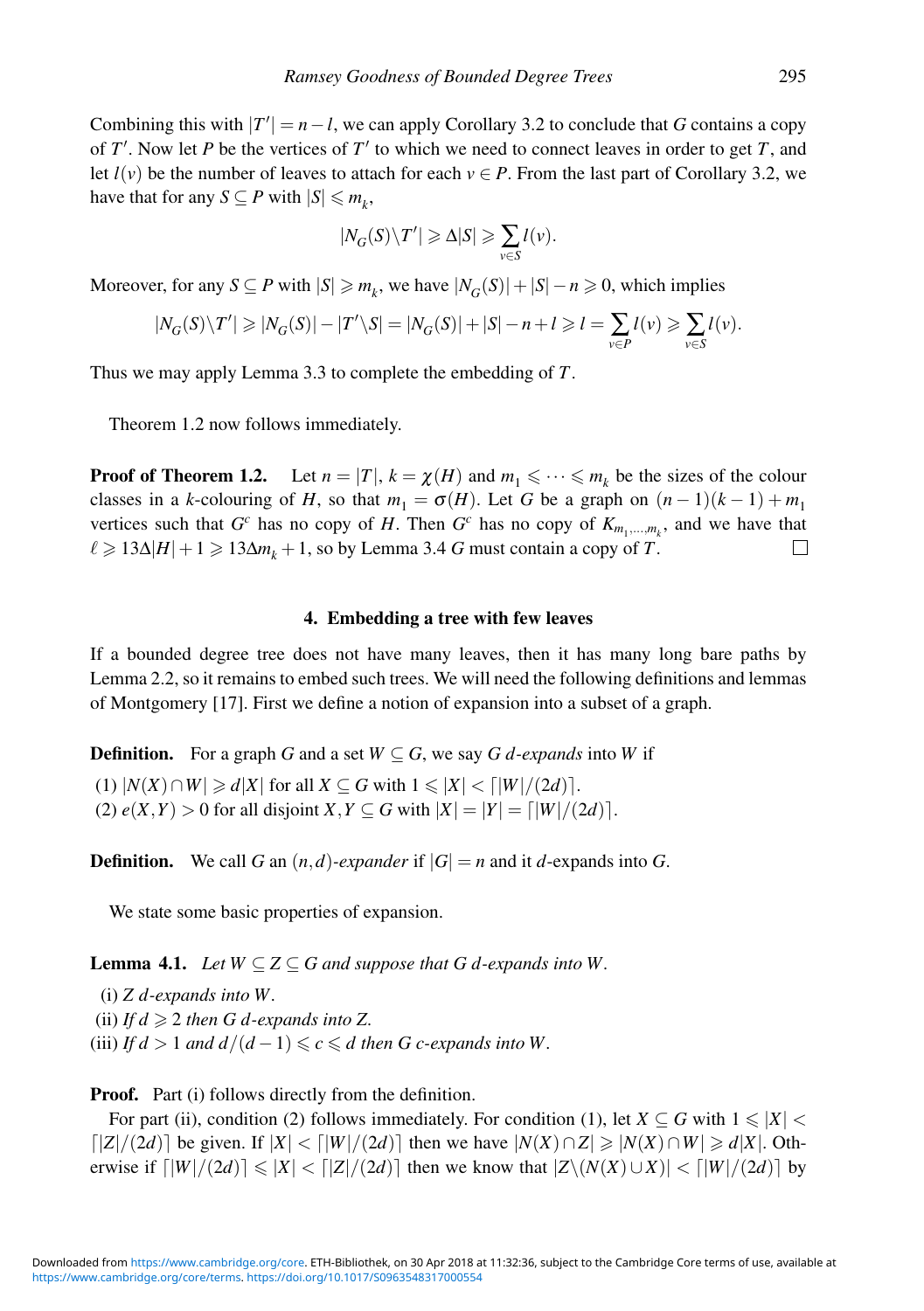condition (2) of *d*-expansion. It follows that

$$
|N(X) \cap Z| \geq |Z| - |X| - \frac{|W|}{2d} \geq |Z| - \frac{|Z|}{2d} - \frac{|W|}{2d} \geq \frac{|Z|}{2} \geq d|X|.
$$

The proof of (iii) is similar to that of (ii). The interesting case to check is when  $\lfloor |W|/(2d)\rfloor \leq$  $|X|$  <  $\lceil |W|/(2c)$ ], which implies  $|W \setminus (N(X) \cup X)|$  <  $\lceil |W|/(2d)$  by condition (2) of *d*-expansion. Notice that  $d/(d-1) \leq c$  is equivalent to  $c^{-1} + d^{-1} \leq 1$ . Combining these gives

$$
|N(X) \cap W| \geq |W| - |X| - \frac{|W|}{2d} \geq |W| - \frac{|W|}{2c} - \frac{|W|}{2d} \geq \frac{|W|}{2} \geq c|X|.
$$

We will also need a useful decomposing property of this expansion.

**Lemma 4.2 (Lemma 2.3 of Montgomery [17]).** *There exists*  $n_0$  *such that for*  $k, n \in \mathbb{N}$  *with*  $n \ge n_0$  *and*  $k \le \log n$ , *if we have*  $m_1, \ldots, m_k \in \mathbb{N}$  *with*  $m = m_1 + \cdots + m_k$  *and*  $d_i = (m_i/(5m))d \ge$ 2 $\log n$ , then for any graph G with n vertices which d-expands into W with  $|W| = m$ , we can *partition W into k disjoint sets*  $W_1, \ldots, W_k$  *of sizes*  $m_1, \ldots, m_k$  *respectively, so that G d<sub>i</sub>-expands into Wi .*

The following lemma will be crucial for Section 4.2. It allows us to simultaneously find many paths of prescribed lengths between endpoints in an expander graph.

**Lemma 4.3 (Lemma 3.2 of Montgomery [17]).** *Let G be a graph with n vertices, where n* is sufficiently large, and let  $d = 160\log n / \log \log n$ . Suppose  $r, k_1, \ldots, k_r$  are integers with  $4\lceil\log n/\log\log n\rceil\leqslant k_i\leqslant n/40$  for each i, and  $\sum_ik_i\leqslant 3|W|/4$ . Suppose G contains disjoint vertex  $pairs (x_i, y_i), 1 \leqslant i \leqslant r,$  and let  $W \subset G$  be disjoint from these vertex pairs.

*If*  $G$  *d-expands into*  $W$  *, then we can find disjoint paths*  $P_i$ *,*  $1 \leqslant i \leqslant r,$  *with interior vertices in*  $W$  *, so that each path*  $P_i$  *is an*  $x_i, y_i$ *-path with length*  $k_i$ *.* 

It will be convenient for us to restate the previous lemma using the definition of a linked system.

**Corollary 4.4.** *Let*  $n, s \in \mathbb{N}$  *and*  $c = 160 \log n / \log \log n$ *. Suppose that* G *is a graph on n vertices and*  $W ⊆ G$  such that  $n \geq |W| + 2s$  and  $G$  c-expands into W. Then  $(G\W, W)$  is an  $(s, d^-, d^+)$ *linked system, for d*<sup>-</sup> = 4[log<sub>*n*</sub>/log<sub>log<sub>n</sub>] *and d*<sup>+</sup> = |*W*|/(40*s*)*.*</sub>

**Proof.** This follows immediately from Lemma 4.3 and the definition of an  $(s, d^-, d^+)$ -linked system. П

Lemma 4.3 shows that if a graph *G* expands into a set *W*, then it is possible to cover 3/4 of *W* by disjoint paths of prescribed length. The following theorem shows that, under similar assumptions to Lemma 4.3, it is possible to cover all of *W* by such paths.

**Theorem 4.5 (Theorem 4.3 of Montgomery [17]).** *Let n be sufficiently large and let l*  $\in \mathbb{N}$ *satisfy*  $l \geqslant 10^3 \log^2 n$  and l|n. Let a graph G contain  $n/l$  disjoint vertex pairs  $(x_i, y_i)$  and let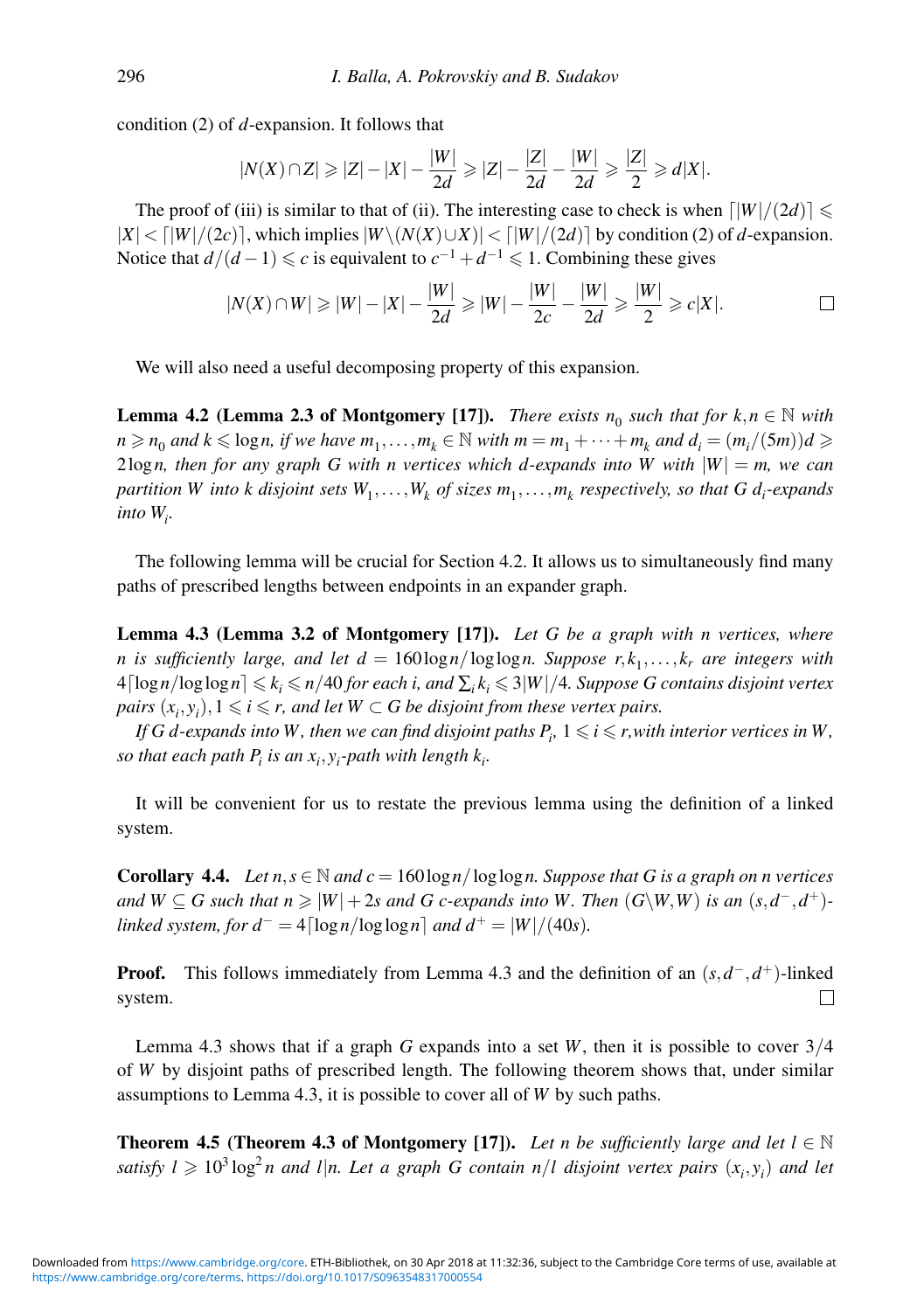*W* = *G*\(∪<sub>*i*</sub>{*x<sub><i>i*</sub>,y<sub>*i*</sub>}</sub>)*. Suppose G d-expands into W, where*  $d = 10^{10} \log^4 n / \log \log n$ *. Then we can cover G with n/l disjoint paths*  $P_i$  *of length l*  $-1$ *, so that*  $P_i$  *is an*  $x_i, y_i$ *-path.* 

Montgomery uses the above theorem to embed a spanning tree with many long bare paths in an expander. The idea is to first find a copy of the tree with the bare paths removed, and then apply Theorem 4.5 to find the paths. We will use this theorem for the same purpose in Section 4.1.

# **4.1. The case**  $k = 2$

If we have a graph with at least *n* vertices for which small sets expand and whose complement does not contain  $K_m^2$ , then we can find an embedding of the tree via Theorem 4.5, as in Montgomery [17].

**Lemma 4.6.** *Let*  $n,m,\Delta \in \mathbb{N}$  *with n sufficiently large relative to*  $\Delta$  *and let* 

$$
d = 4 \cdot 10^{12} \frac{\log^4 n}{\log \log n}, \quad r = \lceil 10^3 \log^2 n \rceil,
$$

 $s$ uch that  $n \geqslant 2(d+1)m$ . Let  $T$  be a tree with  $n$  vertices,  $\Delta(T) \leqslant \Delta$ , and at least  $n/(4r)$  disjoint *bare paths of length r. If G is a graph with n' vertices such that n'*  $\geq n$ *, G<sup>c</sup> does not contain*  $K_m^2$ *,* and for all  $S \subset G$  with  $|S| \leqslant m$ ,  $|N(S)| \geqslant d|S|$ , then  $G$  contains a copy of  $T$ .

**Proof.** If  $n' \ge n + 13\Delta m + m$  then *G* contains a copy of *T* by Corollary 3.2. Otherwise we have  $n \le n' < n + 13\Delta m + m = n(1+o(1)).$ 

We first note that *G* is an  $(n', d)$ -expander. Indeed, for any  $S \subseteq G$  with  $1 \leq |S| \leq m$  we have  $|N(S)| \ge d|S|$  by assumption. For  $S \subseteq G$  with  $m \le |S| < \lceil n'/(2d) \rceil$ , using  $n' \ge 2(d+1)m$  and the  $K_m^2$ -freeness of  $G^c$  we have

$$
|N(S)| \geqslant n' - |S| - m \geqslant d|S|,
$$

so the first condition holds. Moreover, since  $G^c$  does not have  $K_m^2$  and  $\lceil n'/(2d) \rceil \geq m$ , the second condition holds as well.

Now let  $T'$  be  $T$  with the interior vertices of the  $n/4r$  bare paths of length  $r$  deleted. Then  $|T'| = 3n/4 + n/(4r)$ . Let  $n_1 = n' - n/8$  and  $n_2 = n/8$ . Then if we let  $d_i = (n_i/(5n'))d$ , we can apply Lemma 4.2 to partition *G* into  $G_1$  and  $G_2$  such that  $|G_i| = n_i$  and *G d<sub>i</sub>*-expands into  $G_i$ . Note that  $m = o(n)$  and hence

$$
n_1 = n' - n/8 \geq \frac{7n}{8} \geq \frac{3n}{4} + \frac{n}{4r} + 13\Delta m + m = |T'| + 13\Delta m + m.
$$

Moreover,  $G_1^c$  has no  $K_m^2$ , so we conclude by Corollary 3.2 that  $G_1$  contains a copy of  $T'$ . Let  $(x_i, y_i)$  be the disjoint vertex pairs in the copy of  $T'$  that need to be connected by paths to get  $T$ .

Let *G'* be any subgraph of *G* of size  $(r+1)n/4r$  containing  $G_2 \cup (\bigcup_i \{x_i, y_i\})$ , and let  $W =$  $G' \setminus (\bigcup_i \{x_i, y_i\})$ . Since  $G_2 \subseteq W$ , we may apply Lemma 4.1(i,ii) to conclude that  $G' d_2$ -expands into *W*. We have

$$
d_2 = \frac{dn}{40n'} \geq d/41 \geq 10^{10} \log^4 n / \log \log n \geq 10^{10} \log^4 |G'| / \log \log |G'|.
$$

By Lemma 4.1(iii),  $G'$   $10^{10}$  log<sup>4</sup> | $G'$  |/loglog | $G'$  |-expands into *W*. Since  $|G'| \le n$ , we have and  $r + 1 \geqslant 10^3 \log^2 |G'|$ . Combining these, we can apply Theorem 4.5 with  $l = r + 1$ ,  $G = G'$ , and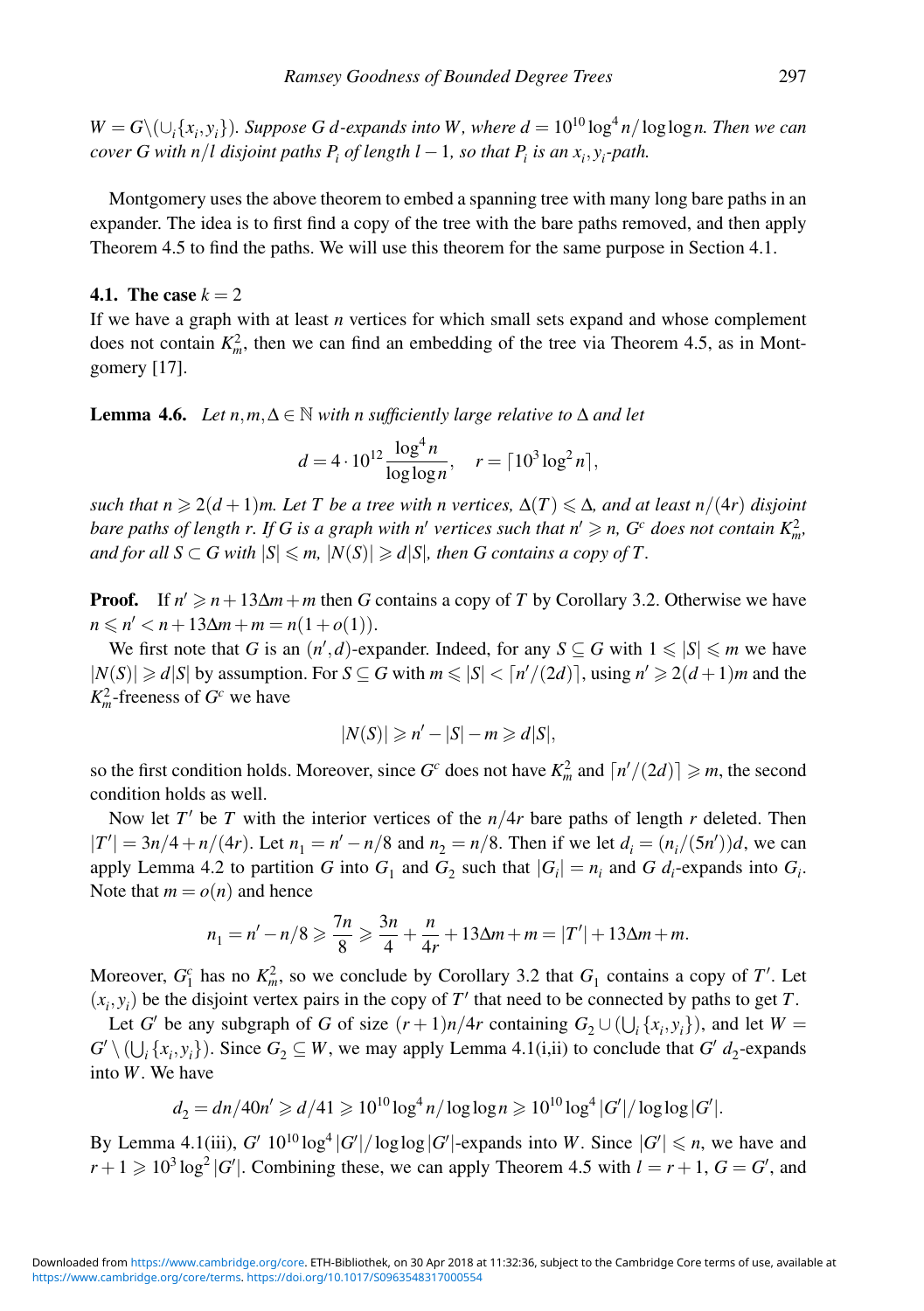$d = 10^{10} \log^4 |G'| / \log \log |G'|$  to conclude that the pairs  $(x_i, y_i)$  can be connected by disjoint paths of length *r* in *G* , completing the embedding of *T*.  $\perp$ 

Putting Lemma 3.4 and Lemma 4.6 together, we may conclude the case  $k = 2$  for all bounded degree trees as follows.

#### **Proof of Theorem 2.1 for**  $k = 2$ . Let

$$
d = 4 \cdot 10^{12} \frac{\log^4 n}{\log \log n}, \quad r = \lceil 10^3 \log^2 n \rceil.
$$

We can choose  $C_{\Lambda_k}$  such that *n* is sufficiently large relative to  $\Delta$ , *k* and  $n \geq (2d+3)m_2$ . Now let *G* be a graph with  $n + m_1 - 1$  vertices such that  $G^c$  does not contain  $K_{m_1,m_2}$ . Notice that in particular, *G*<sup>c</sup> does not contain  $K_{m_2}^2$ . If *T* has at least  $n/4r \ge 13\Delta m_2 + 1$  leaves, then by Lemma 3.4 we are done. Otherwise, by Lemma 2.2, *T* has at least *n*/4*r* disjoint bare paths of length *r*. Note that since  $G^c$  has no  $K_{m_1,m_2}$ , we have that for any  $S \subseteq G$  with  $|S| \geq m_1$ ,  $|N(S)| \geq n - m_2 - |S|$ . Now choose  $X \subseteq G$  with  $|X| \leq m_1 - 1$  maximal so that  $|N(X)| < d|X|$  and let  $G' = G\backslash X$ . Then we claim that for all  $S \subseteq G'$  with  $|S| \leq m_1$ ,  $|N_{G'}(S)| \geq d|S|$ . Indeed, otherwise we would have  $|N(X \cup S)| < d|X \cup S|$ , so by maximality of *X* this would imply  $m_1 \le |X \cup S| \le 2m_1$ . But then

$$
2dm_1 \geq d|X \cup S| > |N(X \cup S)| \geq n - m_2 - |X \cup S| \geq n - 2m_1 - m_2,
$$

a contradiction. For *S* with  $m_1 \le |S| \le m_2$  we have  $|N(S)| \ge n - 2m_2 \ge dm_2 \ge d|S|$ . Since  $|X| \le n$ *m*<sub>1</sub> − 1, we have  $|G'|$  ≥ *n*. Thus we may apply Lemma 4.6 to *G'* with  $m = m_2$  to conclude that *G'* contains a copy of *T*.  $\Box$ 

#### **4.2.** The case  $k \geq 3$

We first extend Corollary 3.2 to show that we can embed a large bounded degree tree into a graph whose complement does not contain  $K_m^k$ .

**Lemma 4.7.** *Let*  $\Delta$ *,k,m*  $\in$  N *be given, let T be a tree with*  $\Delta(T) \leq \Delta$ *, and let G be a graph with*  $|G| \geq (k-1)(|T|+13\Delta m) + m$  such that  $G^c$  does not contain  $K_m^k$ . Then G contains a copy of T.

**Proof.** We proceed by induction on *k*. For  $k = 1$ , any graph on *m* vertices trivially contains  $K_m^1$ . Now suppose  $k \ge 2$  and let  $m' = (k-2)(|T|+13\Delta m) + m$ . If  $G<sup>c</sup>$  does not contain  $K<sub>m,m'</sub>$ , then by Corollary 3.2, *G* contains a copy of *T*.

Otherwise *G* contains disjoint *A*, *B* with  $|A| = m$ ,  $|B| = m'$  and no edges between *A* and *B*. Then *B<sup>c</sup>* does not contain a copy of  $K_m^{k-1}$ , or else taking this copy together with *A* would give a copy of  $K_m^k$  in  $G^c$ . But then by induction, *B* contains a copy of *T*.  $\Box$ 

Moreover, for  $k \geq 3$ , we observe that we can embed much larger bounded degree forests than trees. This makes sense in view of Burr's construction showing (1.1): it does not have a tree on *n* vertices, but it has a forest made of *k* −1 trees each of size *n*−1.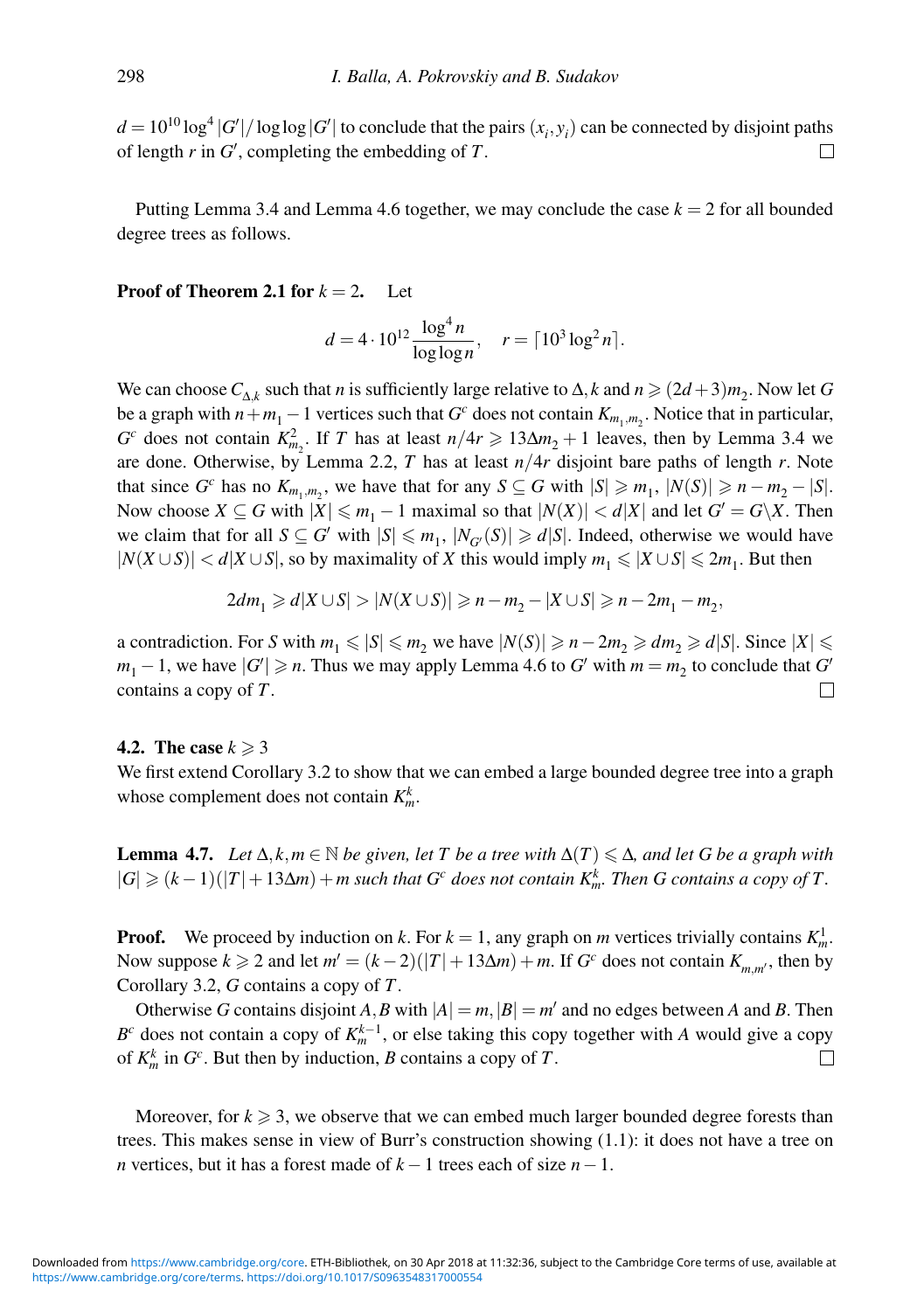**Corollary 4.8.** *Let*  $k, m, \Delta \in \mathbb{N}$  *be given with*  $k \ge 3$ *, and let*  $T_a, T_b$  *be trees with*  $|T_a| \le |T_b|$  *and*  $\Delta(T_a), \Delta(T_b) \leqslant \Delta$ . Let G be a graph with  $G^c$  not containing  $K^k_m$ . If

$$
|G| \geq |T_a| + (k-1)(|T_b| + 13\Delta m) + m,
$$

*then G contains a copy of the forest*  $T_a \cup T_b$ .

**Proof.** We first apply Lemma 4.7 to obtain a copy of  $T_a$  in *G*. Now we let  $G' = G \setminus T_a$  and apply Lemma 4.7 to  $G'$  to obtain a copy of  $T_b$  in  $G'$ . П

The following lemma lets us find a copy of *T* in a sufficiently large graph which contains a linked system and whose complement is  $K_m^k$ -free, but does contain  $K_u^{k-1}$ , for a sufficiently large *u*. The idea of the proof is to split our tree into three parts: two forests  $T_a$ ,  $T_b$  and a collection of bare paths joining the forests. Then the forests  $T_a$  and  $T_b$  are found using Corollary 4.8, while the bare paths are found using the linked system.

**Lemma 4.9.** *Let*  $n, m, k, \Delta \in \mathbb{N}$  *with*  $k \geq 3$  *and n sufficiently large relative to*  $\Delta$ *,k and let* 

$$
d = 4 \cdot 10^{12} \frac{\log^4 n}{\log \log n}, \quad r = \lceil 10^3 \log^2 n \rceil \quad \text{and} \quad y = \lceil \log n \rceil,
$$

*such that*  $n \geq 2(d+1)m$ . Let X,W,Z be disjoint subsets of a graph such that  $(Z \cup X)^c$  *is*  $K_m^k$ -free with  $|Z| \geqslant 0.99(k-1)n$ . Let T be a tree on n vertices with  $\Delta(T) \leqslant \Delta$ , and at least *n*/4*r* bare paths of length *r*. Suppose that  $X^c$  contains  $K_n^{k-1}$  for  $u \ge 2n/r$ . Suppose that  $(X, W)$  is  $an (n/2r, d^-, d^+)$ -linked system for  $d^- \leqslant y \leqslant d^+$ . Then  $Z \cup X \cup W$  contains a copy of  $T$ .

**Proof.** We first find a subset of *Z* with appropriate expansion properties.

**Claim 4.10.** *There exists*  $Z' \subseteq Z$  *with*  $|Z'| \ge 0.9(k-1)n$  *such that*  $|N(S) \cap X| \ge |S|$  *for any*  $S \subseteq Z'$ *with*  $|S| \leqslant n/r$ .

**Proof.** Let  $U_1, \ldots, U_{k-1}$  be the parts of the  $K_u^{k-1}$  in  $X_c^c$ . If there exists  $S \subseteq Z$  with  $|S| \ge m$  and  $|N_{G^c}(S) \cap U_i|$  ≥ *m* for all *i*, then we can take subsets of size *m* from *S*,  $N_{G^c}(S) \cap U_1, \ldots, N_{G^c}(S) \cap$ *U<sub>k−1</sub>* to obtain a  $K_m^k$  in  $(X \cup Z)^c$ , a contradiction. Thus for all  $S \subseteq Z$  with  $n/r \ge |S| \ge m$ , we have that  $|N_G(S) \cap X| \geq u - m \geq n/r \geq |S|$  (using  $m = o(n)$ ).

Now let  $A \subset Z$  with  $|A| \le m - 1$  be maximal such that  $|N_G(A) \cap X| < |A|$ , and let  $Z' = Z \setminus A$ . We claim that for all  $S \subseteq Z'$  with  $|S| \le m$ ,  $|N_G(S) \cap X| \ge |S|$ . Indeed, otherwise  $|N_G(A \cup S) \cap X|$  $|A \cup S|$ , so we must have  $m \leq |A \cup S| \leq 2m$  by maximality of *A*. But then

$$
2m \geq |A \cup S| > |N_G(A \cup S)| \geq n/r,
$$

a contradiction to  $n \geqslant 2(d+1)m$ .

Now let *T<sub>a</sub>* be a collection of *n*/4*r* disjoint paths of length  $r - 2y - 4$ , so that  $|T_a| = n(r - 2y - 4)$  $3)/(4r) \le n/4$  and let  $T_b$  be *T* without the interior vertices of the  $n/4r$  bare paths of length *r*, so that  $|T_b| = n - n(r-1)/4r = 3n/4 + n/(4r)$ . Since we can always add edges to  $T_a$  and  $T_b$  to make

 $\Box$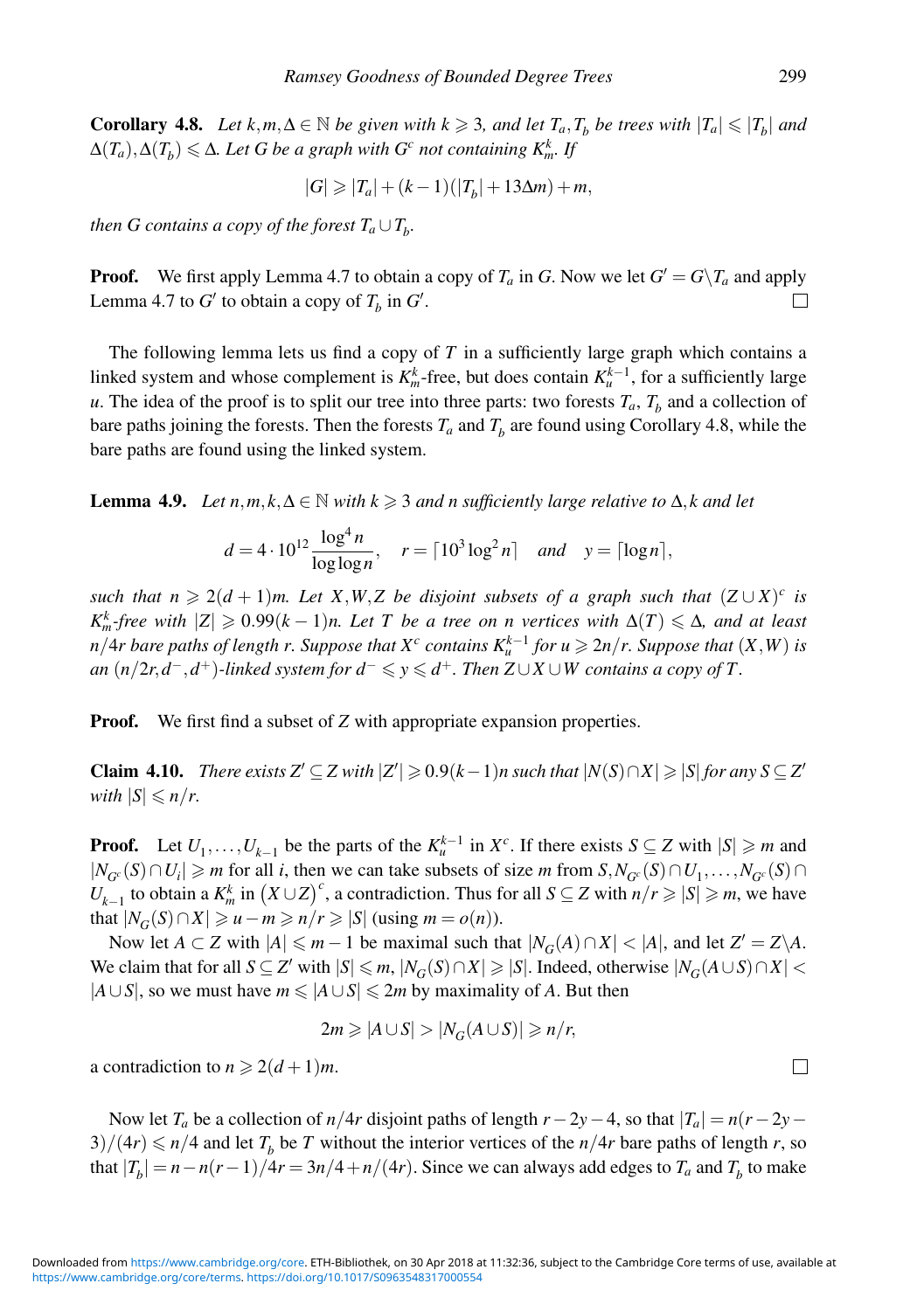them trees without increasing the maximum degree, and

$$
|Z'| \geqslant 0.9(k-1)n \geqslant \frac{n}{4} + (k-1)\left(\frac{3n}{4} + \frac{n}{4r} + 13\Delta m\right) + m,
$$

we may apply Corollary 4.8 to conclude that *Z'* has a copy of  $T_a$  and  $T_b$ . Let  $x_a, y_a \in Z'$  for  $1 \le a \le n/2r$  be the endpoints of those copies so that if we connect  $x_a$  with  $y_a$  by disjoint paths of length  $y + 2$  for all *i*, we obtain an embedding of *T*. By Lemma 3.3 and the claim, there is a matching from  $\{x_a : 1 \le a \le n/2r\} \cup \{y_a : 1 \le a \le n/2r\}$  to some set  $\{x'_a : 1 \le a \le n/2r\} \cup \{y'_a : 1 \le a \le n/2r\}$ 1 ≤ *a* ≤ *n*/2*r*} contained in *X*. Since  $(X, W)$  is an  $(n/2r, d^-, d^+)$ -linked system for  $d^- \le y \le d^+$ , there are disjoint  $x'_a$  to  $y'_a$  paths of length *y* in *W* as required.  $\Box$ 

Next we prove two lemmas which help us construct linked systems. Lemma 4.11 lets us combine two linked systems into a bigger linked system, provided that there are sufficiently many short paths between them. In Lemma 4.12 we combine several linked systems with many short paths between them into a big linked system, by making repeated use of Lemma 4.11.

**Lemma 4.11.** *Suppose that we have sets of vertices*  $X_1, X_2, W_1, W_2$  *with*  $(X_1 \cup W_1) \cap (X_2 \cup W_2) =$ 0, such that  $(X_1, W_1)$  is an  $(s_1, d_1^-, d_1^+)$ -linked system and  $(X_2, W_2)$  is an  $(s_2, d_2^-, d_2^+)$ -linked system. *Suppose that there are disjoint paths*  $P_1, \ldots, P_t$  *of length*  $\leq 3$  *from*  $X_1$  *to*  $X_2$  *internally outside*  $X_1 \cup X_2 \cup W_1 \cup W_2$ *. Then*  $(X_1 \cup X_2, W_1 \cup W_2 \cup \bigcup_{i=1}^{t} P_t)$  is an  $(s, d^-, d^+)$ *-linked system for*  $d^-$  =  $d_1^- + d_2^- + 3$ ,  $d^+ = \min(d_1^+, d_2^+)$ , and  $s = \min(s_1, s_2, t/3)$ .

**Proof.** Let  $x_1, y_1, \ldots, x_s, y_s$  be vertices in  $X_1 \cup X_2$  and  $d_1, \ldots, d_s \in [d^-, d^+]$  as in the definition of (*s*,*d*<sup>−</sup>,*d*+)-linked system. To prove the lemma we need to find disjoint paths *Q*1,...,*Qs* with  $Q_i$  a length  $d_i$  path from  $x_i$  to  $y_i$ . Without loss of generality,  $x_1, y_1, \ldots, x_s, y_s$  are labelled so that *x*<sub>1</sub>, *y*<sub>1</sub>,...,*x<sub>a</sub>*, *y<sub>a</sub>* ∈ *X*<sub>1</sub>, *x*<sub>*a*+1</sub>, *y*<sub>*a*+1</sub>,...,*x<sub>b</sub>*, *y*<sub>*b*</sub> ∈ *X*<sub>2</sub>, *x*<sub>*b*+1</sub>,...,*y*<sub>*s*</sub> ∈ *X*<sub>2</sub> for some *a* and *b*.

Since the paths  $P_1, \ldots, P_t$  are disjoint and have only two vertices each in  $X_1 \cup X_2$ , we have that  $\leq 2s$  of the paths  $P_1, \ldots, P_t$  intersect  $\{x_1, \ldots, x_s, y_1, \ldots, y_s\}$ . Since  $t \geq 3s$ , without loss of generality, we can suppose that the paths  $P_{b+1},...,P_s$  are disjoint from  $\{x_1,...,x_s, y_1,...,y_s\}$ . For each  $i = b + 1, \ldots, s$ , let  $y'_i$  be the endpoint of  $P_i$  in  $X_1$ , and  $x'_i$  the endpoint of  $P_i$  in  $X_2$ . For each  $i = b + 1, \ldots, s$ , let  $d_i^1 = d_1^-$  and  $d_i^2 = d_i - d_1^- - |E(P_i)|$ . Notice that by assumption we have  $d_1^- + d_2^- + 3 = d^- \leq d_i \leq d^+ = \min(d_1^+, d_2^+)$ , which combined with  $|E(P_i)| \leq 3$  implies that  $d_1^- \leq d_i^1 \leq d_1^+$  and  $d_2^- \leq d_i^2 \leq d_2^+$ .

Apply the definition of  $(X_1, W_1)$  being an  $(s_1, d_1^-, d_1^+)$ -linked system in order to find paths  $Q_1, \ldots, Q_a, Q_{b+1}^1, \ldots, Q_s^1$  with  $Q_i$  a length  $d_i$  path from  $x_i$  to  $y_i$  internally contained in  $W_1$ , and  $Q_i^1$ a length  $d_i^1$  path from  $x_i$  to  $y'_i$  internally contained in  $W_1$ . Similarly, apply the definition of  $(X_2, W_2)$ being an  $(s_2, d_2^-, d_2^+)$ -linked system to find paths  $Q_{a+1}, \ldots, Q_b, Q_{b+1}^2, \ldots, Q_s^2$  with  $Q_i$  a length  $d_i$ path from  $x_i$  to  $y_i$  internally contained in  $W_2$ , and  $Q_i^2$  a length  $d_i^2$  path from  $x'_i$  to  $y_i$  internally contained in  $W_2$ . For  $i = b + 1, \ldots, s$ , let  $Q_i = Q_i^1 + P_i + Q_i^2$  to get a length  $d_i = d_i^1 + d_i^2 + |E(P_i)|$ path going from  $x_i$  to  $y_i$ . Now the paths  $Q_1, \ldots, Q_s$  are paths from  $x_1, \ldots, x_s$  to  $y_1, \ldots, y_s$  internally contained in  $W_1 \cup W_2 \cup \bigcup_{i=1}^t P_t$  as in the definition of  $(s, d^-, d^+)$ -linked system.  $\Box$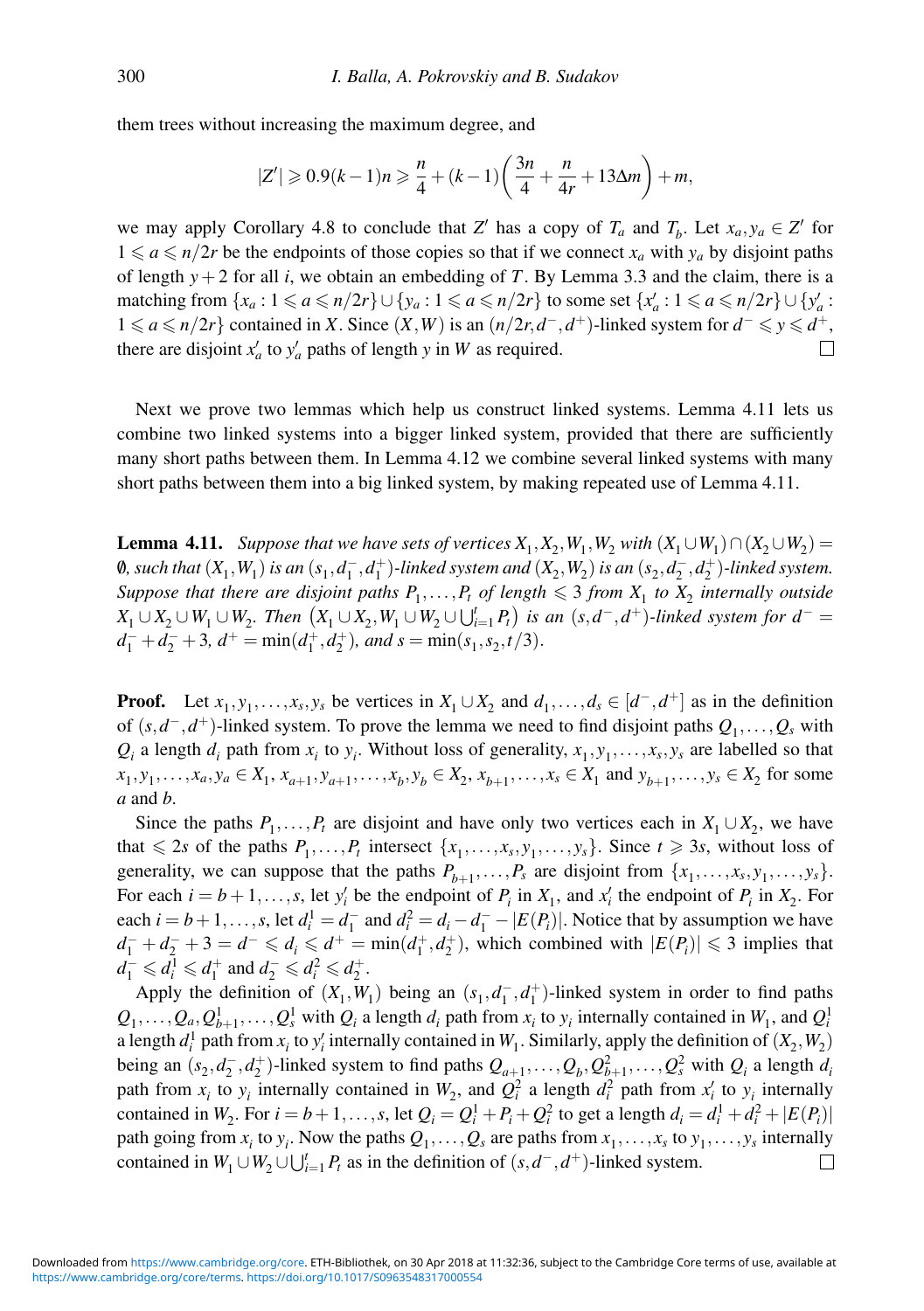**Lemma 4.12.** Let G be a graph and  $k, s, d^-, d^+ \in \mathbb{N}$ . For  $i = 1, \ldots, k$  suppose that we have *an*  $(s, d^-, d^+)$ -linked system  $(X_i, W_i)$  with  $(X_i \cup W_i) ∩ (X_j \cup W_j) = ∅$  for  $i ≠ j$ . Suppose that we *have a connected graph F with vertex set*  $\{1,\ldots,k\}$  *such that for all uv*  $\in E(F)$  *there is a family*  $\mathcal{P}_{uv}$  *of t disjoint paths of length*  $\leqslant 3$  *from*  $X_u$  *to*  $X_v$  *internally outside*  $\bigcup_{i=1}^k X_i \cup W_i$  *with*  $t \geqslant 15$ *ks. Then*  $(X, W)$  *is an*  $(s, k(d^- + 3), d^+)$ *-linked system for*  $X = X_1 \cup \cdots \cup X_k$  *and*  $W = W_1 \cup \cdots \cup W_k \cup$  $\bigcup_{e \in H} \mathcal{P}_e.$ 

**Proof.** Without loss of generality we can suppose that *F* is a tree with edges  $e_2, \ldots, e_k$ , and that the vertices of *F* are ordered so that for each *i*, the edge  $e_i$  goes from vertex *i* to some vertex in {1,...,*i*−1}. Notice that this ensures that the induced subgraph *F*[{1,...,*i*}] is a tree for every *i*.

For all  $e_i \in E(F)$ , choose a subfamily  $\mathcal{P}'_{e_i} \subseteq \mathcal{P}_{e_i}$  with  $|\mathcal{P}'_{e_i}| = 3s$  such that the paths in  $\mathcal{P}'_{e_i}$  are disjoint from those in  $\mathcal{P}'_{e_j}$  for  $i \neq j$ . This is done by choosing the paths in  $\mathcal{P}'_{e_i}$  one by one for each *i*, always choosing them to be disjoint from  $\bigcup_{j=2}^{i-1} \bigcup_{P \in \mathcal{P}'_{e_j}} P$ . This is possible since

$$
\left|\bigcup_{j=2}^{i-1}\bigcup_{P\in\mathcal{P}'_{e_j}}P\right|\leqslant 12is
$$

(using the fact that the paths in all  $\mathcal{P}_{e_j}$  have length  $\leq 3$ ), and since there are  $t \geq 15$ *ks* > 12*is* + 3*s* paths in  $P_e$ , which are all disjoint.

We will use induction on *i* to prove that ' $(X_1 \cup \cdots \cup X_i, W_1 \cup \cdots \cup W_i \cup \bigcup_{j=2}^i \mathcal{P}'_{e_j}$  is an  $(s, i(d^- +$ 3),*d*<sup>+</sup>)-linked system.' The initial case '*i* = 1' follows from  $(X_1, W_1)$  being an  $(s, d<sup>−</sup>, d<sup>+</sup>)$ -linked system. Suppose that  $i \ge 2$ , and  $(X', W')$  is an  $(s, (i-1)(d^- + 3), d^+)$ -linked system for  $X' =$ *X*<sub>1</sub> ∪ ···∪*X*<sub>*i*−1</sub> and *W'* = *W*<sub>1</sub> ∪ ···∪*W*<sub>*i*−1</sub> ∪ ∪<sup>*i*<sup>-1</sup></del></sup> $\sum_{j=2}^{i}$ *P*<sup>*e*</sup><sub>*j*</sub>.

By construction of  $\mathcal{P}'_{e_i}$  and the initial assumption that paths in  $\mathcal{P}_{e_i}$  are internally disjoint from  $\bigcup_{j=1}^{k} X_j \cup W_j$ , we have that paths in  $\mathcal{P}'_{e_i}$  are internally disjoint from  $X' \cup W'$  and  $X_i \cup W_i$ . From the lemma's assumptions, for  $a < b$  we have  $(X_a \cup W_a) \cap (X_b \cup W_b) = \emptyset$ , and we know that paths in *P*<sub>ea</sub> are disjoint from  $X_b$  ∪*W<sub>b</sub>*. These imply  $(X' \cup W') \cap (X_i \cup W_i) = \emptyset$ . Also, since  $e_i \in E(F)$ , we have that every path in  $\mathcal{P}'_{e_i}$  goes from  $X'$  to  $X_i$  and has length  $\leq 3$ . By Lemma 4.11, we have that  $(X' \cup X_i, W' \cup W_i \cup \bigcup_{j=1}^i \mathcal{P}'_{e_j})$  is a  $(\min(s, |\mathcal{P}'_{e_i}|/3), (i-1)(d^- + 3) + d^- + 3, d^+)$ -linked system. Since  $|\mathcal{P}'_{e_i}|/3 = s$ , this completes the induction step.  $\Box$ 

We will need the well-known folklore result that every tree T can be separated into two parts of size  $\leq 2|T|/3$  with one vertex (see *e.g.* [4, Corollary 2.1]).

**Lemma 4.13.** *The vertices of any tree T can be partitioned into a vertex u and two disjoint sets*  $T_a$  and  $T_b$  such that  $|T_a|, |T_b| \leqslant 2n/3$  and there are no edges between  $T_a$  and  $T_b$ .

The following lemma shows that if we have a 2-edge-coloured complete graph on (*k*−1)(*n*−  $1) + m<sub>1</sub>$  vertices whose colouring is close to Burr's extremal construction, then it contains either a red copy of *T* or a blue copy of  $K_{m_1,...,m_k}$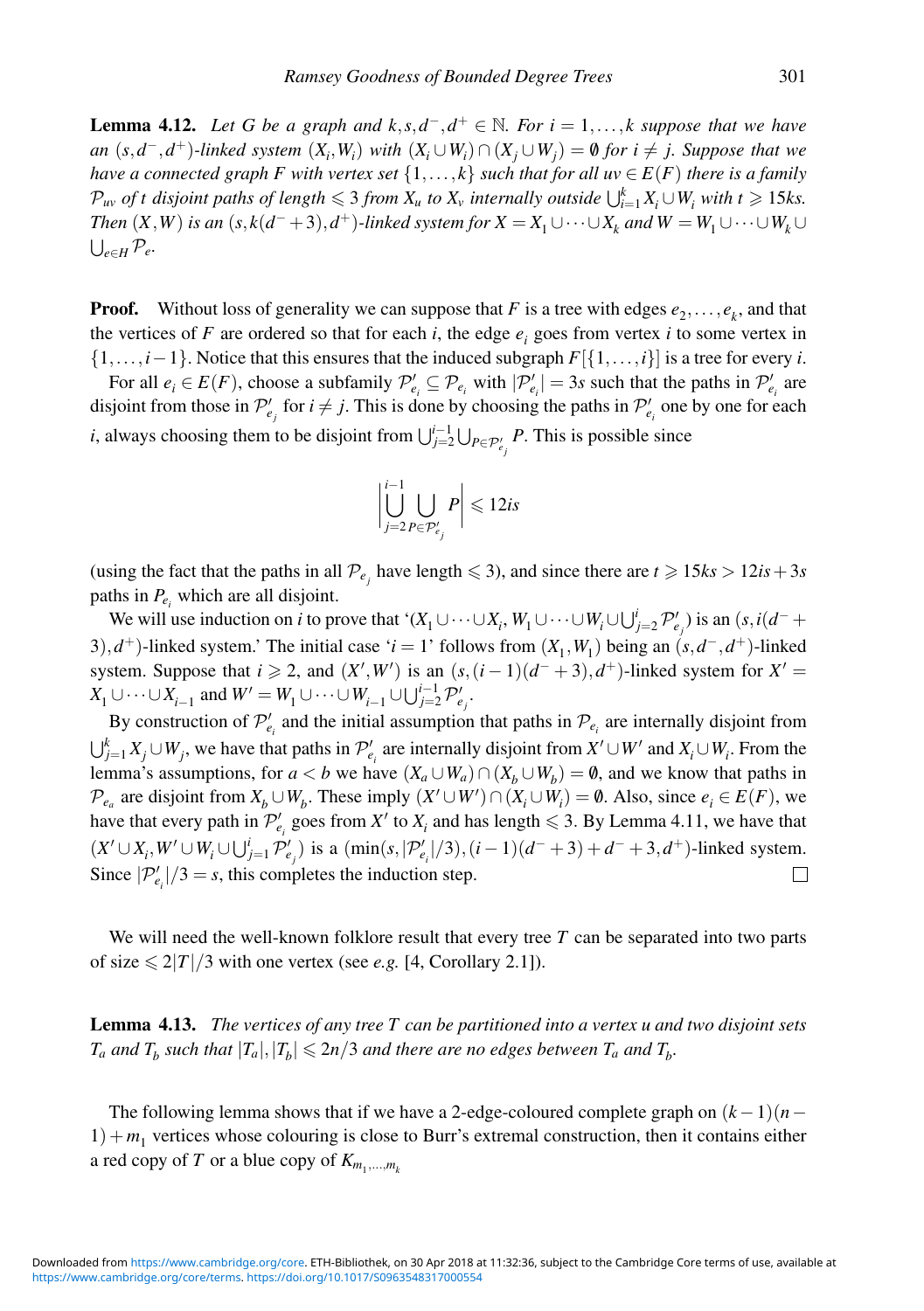**Lemma 4.14.** *Suppose that we have numbers*  $n, k, \Delta, m_1, \ldots, m_k \in \mathbb{N}$  *with*  $k \geq 3$ ,  $m_1 \leq m_2 \leq$  $\cdots \leqslant m_k$ , n large enough relative to  $\Delta$ , k and  $n \geqslant 2(d+1) m_k$  where

$$
d = 4 \cdot 10^{12} \frac{\log^4 n}{\log \log n}.
$$

Let T be a tree with  $|T| = n$  and  $\Delta(T) \leq \Delta$ . Let G be a graph with  $(k-1)(n-1) + m_1$  vertices *that has disjoint vertex sets*  $H_1, \ldots, H_{k-1}$  *with*  $|H_i| \geqslant 0.9$ *n, such that there are no edges between*  $H_i$  *and*  $H_j$  *for all*  $i \neq j$ *. If*  $G^c$  *has no*  $K_{m_1,...,m_k}$ *, then*  $G$  *contains a copy of*  $T$ *.* 

**Proof.** Fix  $m = m_k$  and  $r = \lceil 10^3 \log^2 n \rceil$ . Notice that we have  $n \geq 2(d+1)m$  and  $G^c$  has no *K*<sup>*k*</sup></sup>. If *T* has  $\ge n/4r$  leaves, then since  $n/4r \ge 13\Delta |K_{m_1,...,m_k}|+1$ , we are done by Theorem 1.2. Therefore, by Lemma 2.2, we may assume that *T* has at least  $n/4r$  bare paths of length *r*.

We first need the following claim.

**Claim 4.15.** *There exist*  $H'_i \subseteq H_i$  *with*  $|H'_i| \ge 0.8n$  *such that for all*  $S \subseteq H'_i$  *with*  $|S| \le m$ *, we have*  $|N_{H_i'}(S)| \geqslant 5\Delta|S|$  and for all  $S \subseteq H_i'$  with  $m \leqslant |S| \leqslant 2m$ , we have  $|N_{H_i'}(S)| \geqslant 2n/3+10\Delta m$ .

**Proof.** First observe that for each *i*,  $H_i^c$  has no copy of  $K_m^2$ , or else we could take such a copy together with *m* vertices from each  $H_j : j \neq i$  to obtain a  $K_m^k$  in  $G^c$ , a contradiction. Thus, for any  $S \subseteq H_i$  with  $m \le |S| \le 2m$  we have  $|N_{H_i}(S)| \ge |H_i| - |S| - m \ge |H_i| - 3m \ge 0.8n$ .

Now, for each *i*, choose a maximal  $X_i \subseteq H_i$  with  $|X_i| \le m - 1$  such that  $|N_{H_i}(X_i)| < 5\Delta |X_i|$ , and let  $H'_i = H_i \setminus X_i$ . Notice that we have  $|H'_i| \ge |H_i| - m \ge 0.8n$  as required by the claim. Using  $n \geq 2(d+1)m$  and the fact that *n* is sufficiently large relative to  $\Delta$ , we have that for any  $S \subseteq H_i^i$ with  $m \leqslant |S| \leqslant 2m$ 

$$
|N_{H'_i}(S)| \ge |N_{H_i}(S)| - m \ge 0.8n - m \ge \frac{2}{3}n + 10\Delta m.
$$

Finally, suppose for the sake of contradiction that there exists  $S \subseteq H'_i$  with  $|S| \le m$  such that  $|N_{H_i'}(S)| < 5\Delta|S|$ . Then we have  $|N_{H_i}(X_i\cup S)| < 5\Delta|X_i\cup S|$  so that  $m \leqslant |X_i\cup S| \leqslant 2m$  by maximality of  $\dot{X}_i$  and hence

$$
10\Delta m \geqslant 5\Delta |X_i \cup S| > |N_{H_i}(X_i \cup S)| \geqslant 0.8n,
$$

a contradiction to  $n \geq 2(d+1)m$  and *n* being sufficiently large relative to  $\Delta$ .

Let  $Z = G \setminus \bigcup_{i=1}^{k-1} H_i'$ . Suppose there exists  $v \in Z$  and  $a \neq b$  such that  $d_{H'_a}(v), d_{H'_b}(v) \ge \Delta$ . Apply Lemma 4.13 to *T* in order to get a vertex *u* and two forests  $T_a$  and  $T_b$  with no edges between them and  $|T_a|, |T_b| \le 2n/3$ . We think of the trees in the forests  $T_a$  and  $T_b$  as being rooted at the neighbours of *u*. Let  $t_a, t_b \leq \Delta$  be the number of neighbours of *u* in  $T_a$  and  $T_b$  respectively. Now choose  $X_a \subseteq H'_a \cap N(v)$  so that  $|X_a| = t_a$  and  $X_b \subseteq H'_b \cap N(v)$  so that  $|X_b| = b$ . We observe that for  $i \in \{a, b\}$ , for all  $S \subseteq H_i'$  with  $1 \leq |S| \leq m$ , we have

$$
|N_{H_i'}(S)\backslash X_i| \ge |N_{H_i'}(S)| - |X_i| \ge 5\Delta|S| - t_i \ge 4\Delta|S|.
$$
\n
$$
(4.1)
$$

 $\Box$ 

Because of the claim and (4.1),  $H'_a$  satisfies the assumptions of Lemma 3.1 with  $G = H_a$ ,  $M = 2n/3$ ,  $t = t_a$ ,  $X = X_a$ , and  $\{T_{x_1}, \ldots, T_{x_t}\}$  the collection of trees in the forest  $T_a$ . Therefore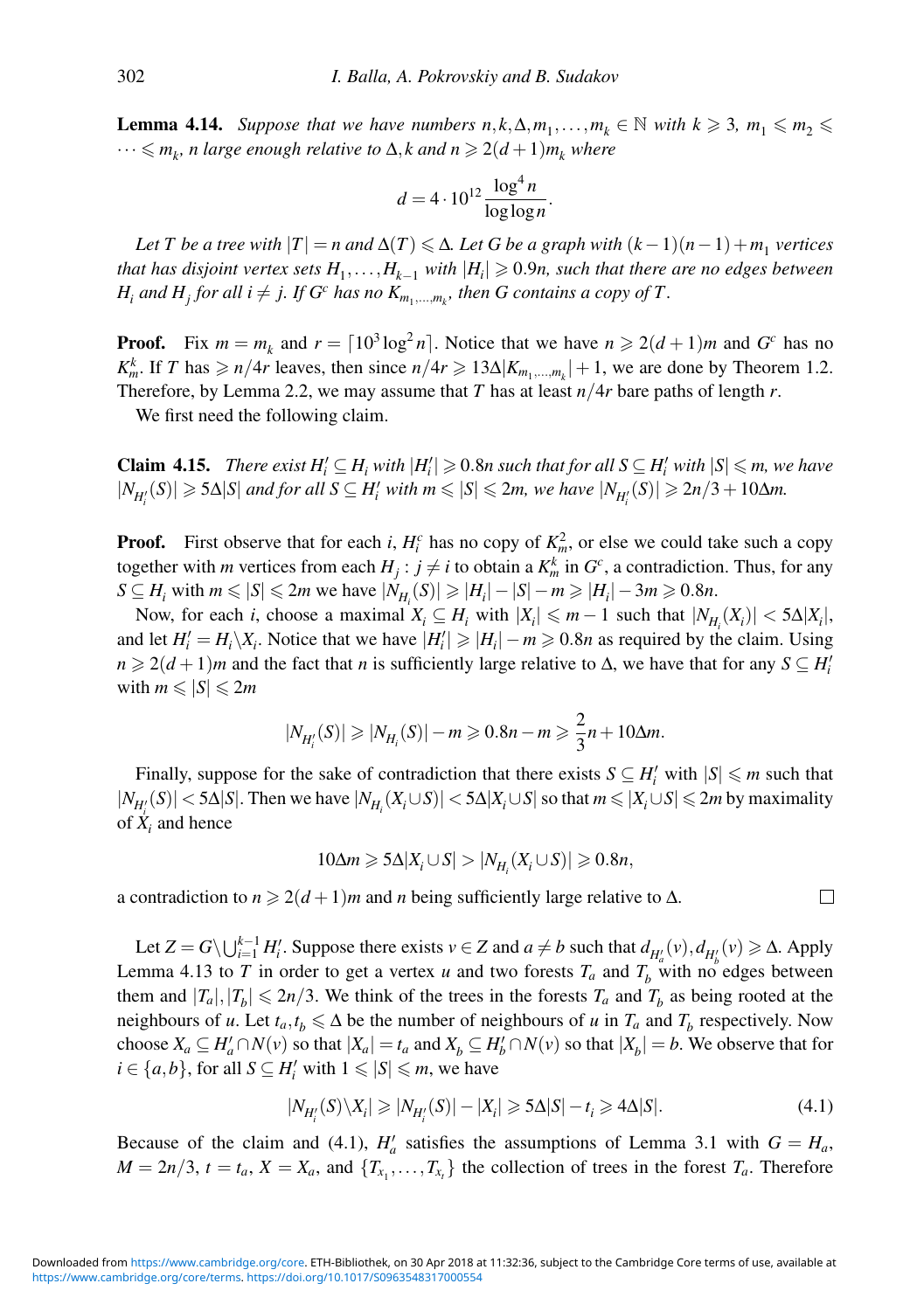we can apply Lemma 3.1 to  $H_a$  in order to find a copy of  $T_a$  with its trees rooted in  $X_a$ . By the same argument,  $H_b$  has a copy of  $T_b$  with its trees rooted in  $X_b$ . These copies of  $T_a$  and  $T_b$  together with the vertex  $\nu$  give a copy of  $T$  in  $G$ , so we are done.

Otherwise, for all  $v \in Z$  there exists  $i_v$  such that for all  $j \neq i_v$ ,  $d_{H'_j}(v) < \Delta$ . We partition *G* into *k* − 1 parts via  $G_i = H'_i \cup \{v \in \mathbb{Z} : i_v = i\}$ . Observe that for any  $i \neq j$  and  $S \subseteq G_i$ , we have  $|N(S) \cap I$  $H'_{j}| < \Delta |S|$ . We claim that therefore  $G_i^c$  has no  $K_m^2$ . Indeed, suppose without loss of generality that *S*<sub>1</sub> was a copy of  $K_m^2$  in  $G_1^c$ . Then for *j* = 2,...,*k*−1, observing that  $|H'_j \setminus N(S_1)| \ge |H'_j| - |N(S) \cap$  $H'_{j}$   $\geq 0.8n - 2\Delta m \geq m$ , we can choose a set  $S_{j} \subseteq H'_{j} \setminus N(S_{1})$  of size *m*. Then  $\bigcup_{i=1}^{k-1} S_{i}$  is a copy of  $K_m^k$  in  $G^c$ , a contradiction.

Now fix *i* and observe that since  $G_i^c$  has no  $K_m^2$ , we have that for any  $S \subseteq G_i$  with  $|S| \ge m$ ,  $|N_{G_i}(S)|$  ≥  $|G_i|$  −  $|S|$  − *m*. Now choose  $Z_i$  ⊆  $G_i$  with  $|Z_i|$  ≤ *m* − 1 maximal so that  $|N_{G_i}(Z_i)|$  < *d*| $Z_i$ | and let  $G_i' = G_i \setminus Z_i$ . Then we claim that for all  $S \subseteq G_i'$  with  $|S| \le m$ ,  $|N_{G_i'}(S)| \ge d|S|$ . Indeed, otherwise we would have  $|N_{G_i}(Z_i \cup S)| < d|Z_i \cup S|$ , so by maximality of *X* this would imply  $m \leqslant |Z_i \cup S| \leqslant 2m$ . But then

$$
2dm \geq d|Z_i \cup S| > |N(Z_i \cup S)| \geq n - |Z_i \cup S| - m \geq n - 3m,
$$

a contradiction.

Now let  $n'_i = |G'_i|$ . If for some *i*,  $n'_i \ge n$  then we can apply Lemma 4.6 to conclude that  $G'_i$ has a copy of *T*. Otherwise we have that  $n'_i \leq n-1$  for all  $i \in [k-1]$ , and therefore using  $|G| =$  $(n-1)(k-1) + m_1$  we conclude  $\sum_{i=1}^{k-1} |Z_i| \geq m_1$ . For each  $j = 1, ..., k-1$ , we observe that

$$
\left|N\left(\bigcup_{i=1}^{k-1}Z_i\right)\cap H'_j\right|\leqslant |N(Z_j)\cap H'_j|+\sum_{i\neq j}|N(Z_i)\cap H'_j|\leqslant dm+k\Delta m,
$$

and hence

$$
\left|H'_j\backslash N\left(\bigcup_{i=1}^{k-1}Z_i\right)\right|\geqslant 0.8n-k\Delta m-dm\geqslant m.
$$

Thus for each  $j = 1, ..., k - 1$  we can choose a set  $S_j \subseteq H'_j \setminus N(\bigcup_{i=1}^{k-1} Z_i)$  of size  $m_{j+1} \leq m$ . But then by taking a subset  $X \subseteq \bigcup_{i=1}^{k-1} Z_i$  of size  $m_1$ , we obtain that  $X \cup \bigcup_{i=1}^{k-1} S_i$  is a copy of  $K_{m_1,...,m_k}$ in *Gc* , a contradiction.

We can now complete the case  $k \geq 3$  by using either Lemma 4.9 or Lemma 4.14.

#### **Proof of Theorem 2.1 for**  $k \ge 3$ . Fix

$$
m = m_k
$$
,  $d = 4 \cdot 10^{12} \frac{\log^4 n}{\log \log n}$ ,  $r = \lceil 10^3 \log^2 n \rceil$  and  $y = \lceil \log n \rceil$ .

We can choose  $C_{\Lambda,k}$  such that *n* is sufficiently large relative to  $\Delta, k$  and  $n \geq 2(d+1)m$ . Let *G* be a graph with  $(k-1)(n-1) + m_1$  vertices such that *G<sup>c</sup>* has no copy of  $K_{m_1,...,m_k}$ . Notice that in particular *G<sup>c</sup>* has no  $K_m^k$ . If *T* has at least  $n/4r \geq 13\Delta m + 1$  leaves, then by Lemma 3.4 we are done. Otherwise, by Lemma 2.2, *T* has at least *n*/4*r* disjoint bare paths of length *r*.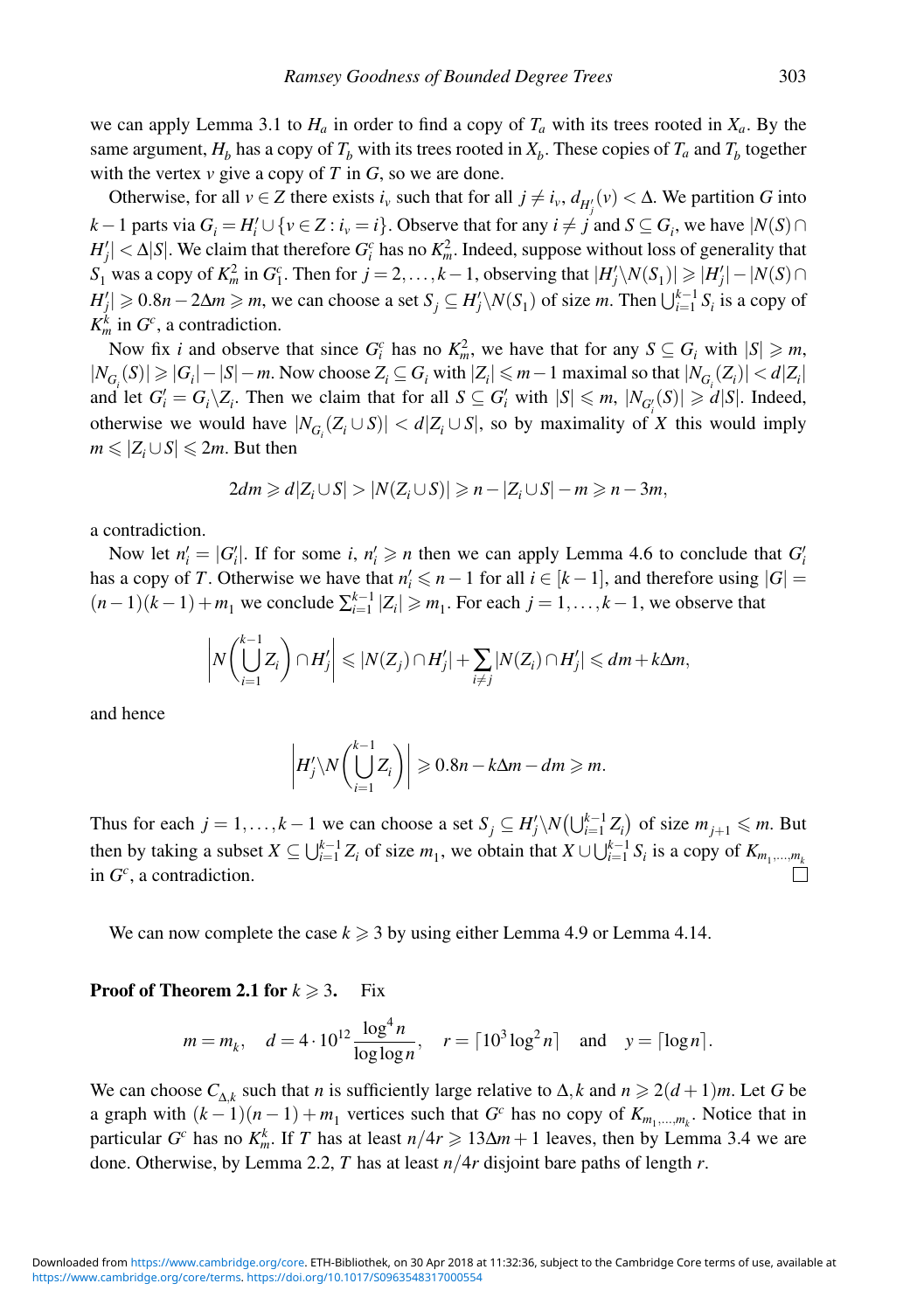**Claim 4.16.** *There are disjoint sets*  $Q'_1, \ldots, Q'_{k-1}$  *of size* ∈ [22*yn*/*r*,23*yn*/*r*]*, and*  $W'_1, \ldots, W'_{k-1}$  $of size \in [20yn/r, 21yn/r]$  such that for all i,  $W'_i \subseteq Q'_i$ ,  $Q'_i$  y-expands into  $W'_i$ , and there are no *edges between*  $Q'_i$  *and*  $Q'_j$  *for*  $i \neq j$ .

**Proof.** Let  $q = 23y n/r$  and  $w = 21y n/r$ . Since *n* is sufficiently large relative to  $k, \Delta$  and  $r =$  $\lceil 10^3 \log^2 n \rceil$ , we have  $(n-1)(k-1) + m_1 \geq (k-2)(n+13\Delta q) + q$ . Therefore we can apply Lemma 4.7 to conclude that either *G* contains a copy of *T* so that we are done, or else there exists a copy of  $K_q^{k-1}$  in  $G^c$ . Label the parts of  $K_q^{k-1}$  by  $Q_1,\ldots,Q_{k-1}.$  Observe that clearly  $Q_i^c$  has no copy of  $K_m^2$ . For each *i*, let  $W_i \subseteq Q_i$  be a set of size *w*. Now choose  $X_i \subseteq Q_i$  with  $|X_i| \le m - 1$  maximal so that  $|N_{Q_i}(X_i) \cap W_i| < y|X_i|$  and let  $Q_i' = Q_i \setminus X_i$ , and  $W_i' = W_i \setminus X_i$ . We claim that for all  $S \subseteq Q_i'$  $\text{with } |S| \le m, |N_{Q_i'}(S) \cap W_i'| \ge y|S|$ . Indeed, otherwise we would have  $|N_{Q_i}(X_i \cup S) \cap W_i| < y|X_i \cup S|$ so that  $m \le |X_i \cup S| \le 2m$  by maximality of  $X_i$ . But then since  $Q_i^c$  has no  $K_m^2$ ,

$$
2ym \geqslant y|X_i \cup S| > |N_{Q_i}(X_i \cup S) \cap W_i| \geqslant w - |X_i \cup S| - m \geqslant w - 3m,
$$

a contradiction to  $n \ge 2(d+1)m$ . Note that since  $m \le yn/r$ , we have  $|Q_i| \ge q - m \ge 22yn/r$  and  $|W'_i|$  ≥  $w - m$  ≥ 20*yn*/*r*. We further conclude that  $Q'_i$  *y*-expands into  $W'_i$ . Indeed, since  $Q'_i$  does not have  $K_m^2$  we have that for any  $S \subseteq Q_i'$  with  $m \leq |S| < \lceil w/(2y) \rceil$ ,

$$
|N_{Q_i'}(S) \cap W_i'| \geq |W_i'| - |S| - m \geq w - 2m - \frac{w}{2y} \geq \frac{w}{2} \geq y|S|,
$$

so the first condition holds. Moreover, since  $Q_i^c$  does not have  $K_m^2$  and  $\lceil w/2y \rceil \geq m$ , the second condition holds as well.

Now let  $M_i = Q'_i \setminus W'_i$  and note that  $yn/r \leq M_i \leq 3yn/r$ . For  $i \neq j$ , fix a maximal family  $\mathcal{P}_{i,j}$  of  $\leq 8kn/r$  vertex-disjoint paths of length  $\leq 3$  from  $M_i$  to  $M_j$  internally outside  $R_1 = \bigcup_{i=1}^{k-1} Q_i'$ . Let *F* be an auxiliary graph on  $[k-1]$  with *i j* an edge whenever  $|\mathcal{P}_{i,j}| = 8kn/r$ . Let  $R_2 = \bigcup_{i \neq j} P_{i,j}$  and  $R = R_1 \cup R_2$ . Note that  $|R_1| \le 23kyn/r$  and  $|R_2| \le 8k^3n/r$  so that  $|R| \le 24kyn/r$  (since  $y \ge 8k^2$ as a consequence of *n* being sufficiently large relative to *k*). Now let  $M_i' = M_i \setminus R_2$  and note that  $|M'_i| \leqslant |M_i| \leqslant 3yn/r$  and

$$
|M'_i| \geq |M_i| - |R_2| \geqslant \frac{y}{r} - 8k^3n/r \geqslant 2n/r \geqslant m.
$$

Note that  $|Q_i'|\leq 23yn/r$ , so  $160\log|Q_i'|/\log\log|Q_i'|\leq \log n \leq y$  and hence by Lemma 4.1(iii), we have that  $Q_i'$  160 log  $|Q_i'|$  / log log  $|Q_i'|$ -expands into  $W_i'$ . Moreover

$$
|Q'_i| \geqslant 22\frac{yn}{r} \geqslant 21\frac{yn}{r} + \frac{n}{r} \geqslant |W'_i| + 2\frac{n}{2r},
$$

so we may apply Corollary 4.4 with  $s = n/2r$ . Since

$$
y \leqslant \frac{|W_i'|}{40(n/2r)} \quad \text{and} \quad 4\left\lceil \frac{\log |Q_i'|}{\log \log |Q_i'|} \right\rceil \leqslant 4\left\lceil \frac{\log n}{\log \log n} \right\rceil \leqslant \frac{y}{k} - 3,
$$

we conclude that  $(M_i, W'_i)$  is an  $(n/2r, y/k - 3, y)$ -linked system and hence so is  $(M'_i, W'_i)$ . We now consider two cases depending on whether *F* is empty or not.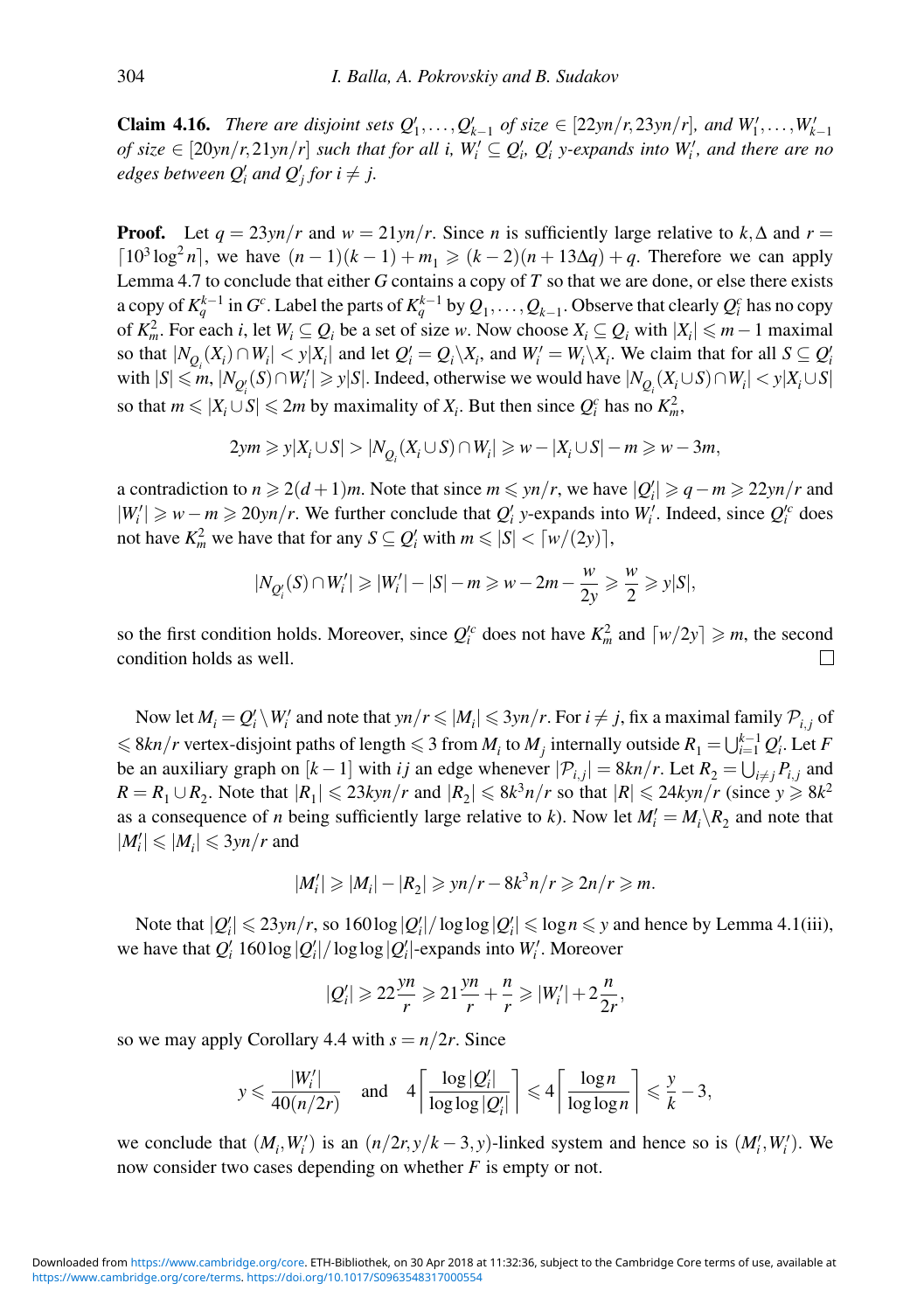**Case 1.** Suppose that *F* is not empty.

Let *F'* be the largest connected component of *F* and let  $k' = |F'| + 1$ . Since *F* is not empty we have  $k' \geqslant 3$ .

Let  $G' = G \setminus \bigcup_{i \in F'} (M'_i \cup N(M'_i)).$ 

**Case 1.1.** Suppose that  $|G'| \geq (k - k')(n + 13\Delta m) + m$ .

Then  $G'^c$  has no  $K_m^{k-k'+1}$  or else we could take it together with subsets of  $M'_i : i \in F'$  of size *m* to obtain a  $K_m^k$  in  $G^c$ , a contradiction. But then  $G'$  contains a copy of  $T$  by Lemma 4.7.

**Case 1.2.** Suppose that  $|G'| < (k - k')(n + 13\Delta m) + m$ . Then since  $m = o(n)$ , we have

$$
\left| \bigcup_{i \in F'} M'_i \cup N(M'_i) \right| > (k-1)(n-1) + m_1 - (k - k')(n + 13\Delta m) - m
$$
\n
$$
= (k'-1)(n-1)(1-o(1)).
$$

So if we let  $Z = \bigcup_{i \in F'} N(M'_i) \backslash R$ , we obtain

$$
|Z| \geq \left| \bigcup_{i \in F'} N(M'_i) \right| - |R| \geq \left| \bigcup_{i \in F'} M'_i \cup N(M'_i) \right| - \left| \bigcup_{i \in F'} M'_i \right| - |R|
$$
  
 
$$
\geq (k'-1)(n-1)(1-o(1)) - 3\frac{kyn}{r} - 24\frac{kyn}{r}
$$
  
\n
$$
\geq 0.99(k'-1)n.
$$

Moreover, if we let  $X = \bigcup_{i \in F'} M'_i$  then we claim  $(Z \cup X)^c$  has no  $K_m^{k'}$ . Indeed, since  $ij \notin E(F)$ for any  $i \in F', j \notin F'$ , we could take subsets of  $M'_i : i \notin F'$  of size *m*, together with a copy of  $K_m^k$  in  $(Z \cup X)^c$ , to obtain a copy of  $K_m^k$  in *G*. Since *F*' is connected, Lemma 4.12 applied with  $d^+ = y/k - 3$ ,  $d^+ = y$ ,  $s = n/2r$  and  $k = k'$  implies that  $(X, W)$  is an  $(n/2r, y, y)$ -linked system for  $W = R_2 \cup \bigcup_{i \in F'} W'_i$ . Thus we may apply Lemma 4.9 to conclude that *G* contains a copy of *T*.

**Case 2.** Suppose that *F* is empty.

Note that if  $ij \notin E(F)$  then we must have no edges between  $M'_i \cup (N(M'_i) \backslash R)$  and  $M'_j \cup (N(M'_j) \backslash R)$ by the maximality of the family of paths  $\mathcal{P}_{i,j}$ . Thus if we define  $H_i = N(M'_i) \setminus R$ , then  $H_1, \ldots, H_{k-1}$ are disjoint and there are no edges between  $H_i$  and  $H_j$ , for all  $i \neq j$ . Fix some  $i \in \{1, ..., k-1\}$ . Since  $|M'_i| \ge m$ , we have that  $(G\setminus (N(M'_i) \cup M'_i))^c$  does not contain  $K_m^{k-1}$ , or else we could take it together with a subset of  $M'_i$  of size *m* to obtain a  $K_m^k$  in  $G^c$ , a contradiction. Thus if  $|G \setminus (N(M'_i) \cup$  $|M'_i\rangle| \geq (k-2)(n+13\Delta m) + m$ , then  $G\setminus (N(M'_i) \cup M'_i)$  has a copy of *T* by Lemma 4.7, so we are done. Otherwise we have

$$
|N(M'_i) \cup M'_i| \ge (n-1)(k-1) + m_1 - ((k-2)(n+13\Delta m) + m)
$$
  
=  $n - (k-2)(13\Delta m + 1) + m_1 - m$   
=  $n(1 - o(1)),$ 

so that  $|N(M_i')| \ge n(1 - o(1)) - 3yn/r = n(1 - o(1))$ , and hence for *n* sufficiently large,

$$
|H_i|\geqslant |N(M_i')|-|R|\geqslant n(1-o(1))-24kyn/r\geqslant 0.9n.
$$

This holds for all *i*, so we can apply Lemma 4.14 to conclude that *G* contains a copy of *T*.  $\Box$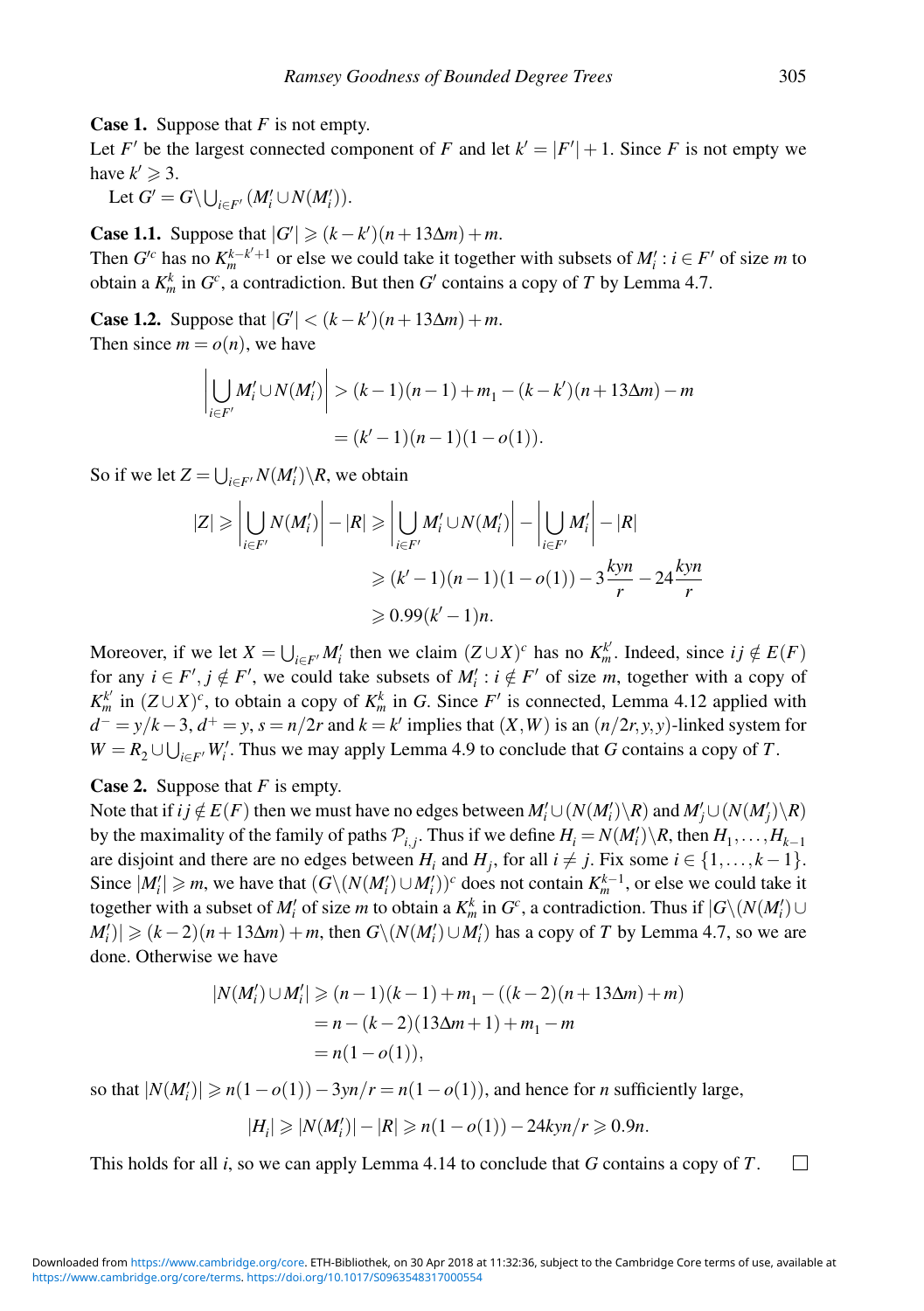## **5. Concluding remarks**

In this paper we determined the range in which bounded degree trees are *H*-good, up to logarithmic factors. However, we conjecture that these factors can be removed to obtain the following.

**Conjecture 5.1.** *For all*  $\Delta$  *and k there exists a constant*  $C_{\Delta,k}$  *such that for any tree* T *with maximum degree at most*  $\Delta$  *and any*  $H$  *with*  $\chi(H) = k$  *satisfying*  $|T| \ge C_{\Delta k} |H|$ ,  $T$  *is*  $H$ -good.

As mentioned in the Introduction, Conjecture 5.1 is best possible up to the constant factor  $C_{\Delta k}$ . Pokrovskiy and Sudakov [20] showed that Conjecture 5.1 holds for paths, and our Theorem 1.2 shows that Conjecture 5.1 holds for trees with linearly (in  $|H|$ ) many leaves.

#### **Appendix**

Our goal will be to prove Lemma 3.1. This is a generalization of Haxell's theorem [15], and the proof follows the method of Friedman and Pippenger [13]. The idea is to prove a stronger statement from which Lemma 3.1 will follow as a corollary. For this, we will also need a slightly different definition of neighbourhood. For a vertex x in a graph *G*, let  $\Gamma(x) = N(x)$  be the neighbourhood of *x*, and for a set of vertices *S* in *G*, define  $\Gamma(S) = \bigcup_{x \in S} \Gamma(x)$ . Also, for a tree *T* rooted at *v*, we define  $d_{\text{root}}(T) = d_T(v)$ .

**Lemma A.1.** *Let*  $\Delta$ *, M, t and m be given. Let*  $X = \{x_1, \ldots, x_t\}$  *be a set of vertices in a graph G. Suppose that we have rooted trees*  $T_{x_1}, \ldots, T_{x_t}$  *satisfying*  $\sum_{i=1}^t |T_{x_i}| \leqslant M$  *and*  $\Delta(T_{x_i}) \leqslant \Delta$  *for all i.*  $Suppose$  that for all  $S$  with  $m \leqslant |S| \leqslant 2m$  we have  $|\Gamma(S)| \geqslant M+10\Delta m,$  and for  $S$  with  $|S| \leqslant m$  we *have*

$$
|\Gamma(S) \setminus X| \ge 4\Delta|S \setminus X| + \sum_{x \in S \cap X} (d_{\text{root}}(T_x) + \Delta). \tag{A.1}
$$

*Then we find disjoint copies of the trees*  $T_{x_1}, \ldots, T_{x_t}$  *in G such that for each i,*  $T_{x_i}$  *is rooted at*  $x_i$ *. In addition, for all S*  $\subseteq$  *G with*  $|S|$  $\leqslant$  *m, we have* 

$$
|\Gamma(S) \setminus (T_{x_1} \cup \dots \cup T_{x_t})| \geq \Delta |S|.
$$
 (A.2)

**Proof.** The proof is by induction on  $\sum_{i=1}^{t} e(T_{x_i})$ . The initial case is when each tree is just a single vertex which holds by embedding  $T_{x_i}$  to  $x_i$ . Then (A.2) holds as a consequence of (A.1). Now suppose that the lemma holds for all families of trees with  $\sum_{i=1}^{t} e(T_{x_i}) < e$  and we have a family with  $\sum_{i=1}^{t} e(T_{x_i}) = e > 0$ . Without loss of generality, we may assume that  $e(T_{x_1}) \geq 1$ . Let *r* be the root of  $T_{x_1}$  and let *c* be one of its children. For every  $v \in \Gamma(x_1)$  we define a set  $X^v = X \cup \{v\}$ and a corresponding family of rooted trees  $\{T_x^v : x \in X^v\}$  as follows. Let  $T_{x_1}^v$  be the subtree of  $T_{x_1}$ rooted at *r* formed by deleting *c* and its children. Let  $T_v^v$  be the subtree of  $T_{x_1}$  rooted at *c* formed by *c* and its children. For all  $x \in X^{\nu} - x_1 - \nu$ , let  $T_x^{\nu} = T_x$ .

Suppose that there is a vertex  $v \in \Gamma(x_1) \setminus X$  such that the set  $X^v$  together with the family of trees  $\{T_x^v : x \in X^v\}$  satisfy the following for every  $C \subseteq G$  with  $|C| \le m$ :

$$
|\Gamma(C)\setminus X^{\nu}|\geqslant 4\Delta|C\setminus X^{\nu}|+\sum_{x\in C\cap X^{\nu}}(d_{\text{root}}(T_x^{\nu})+\Delta).
$$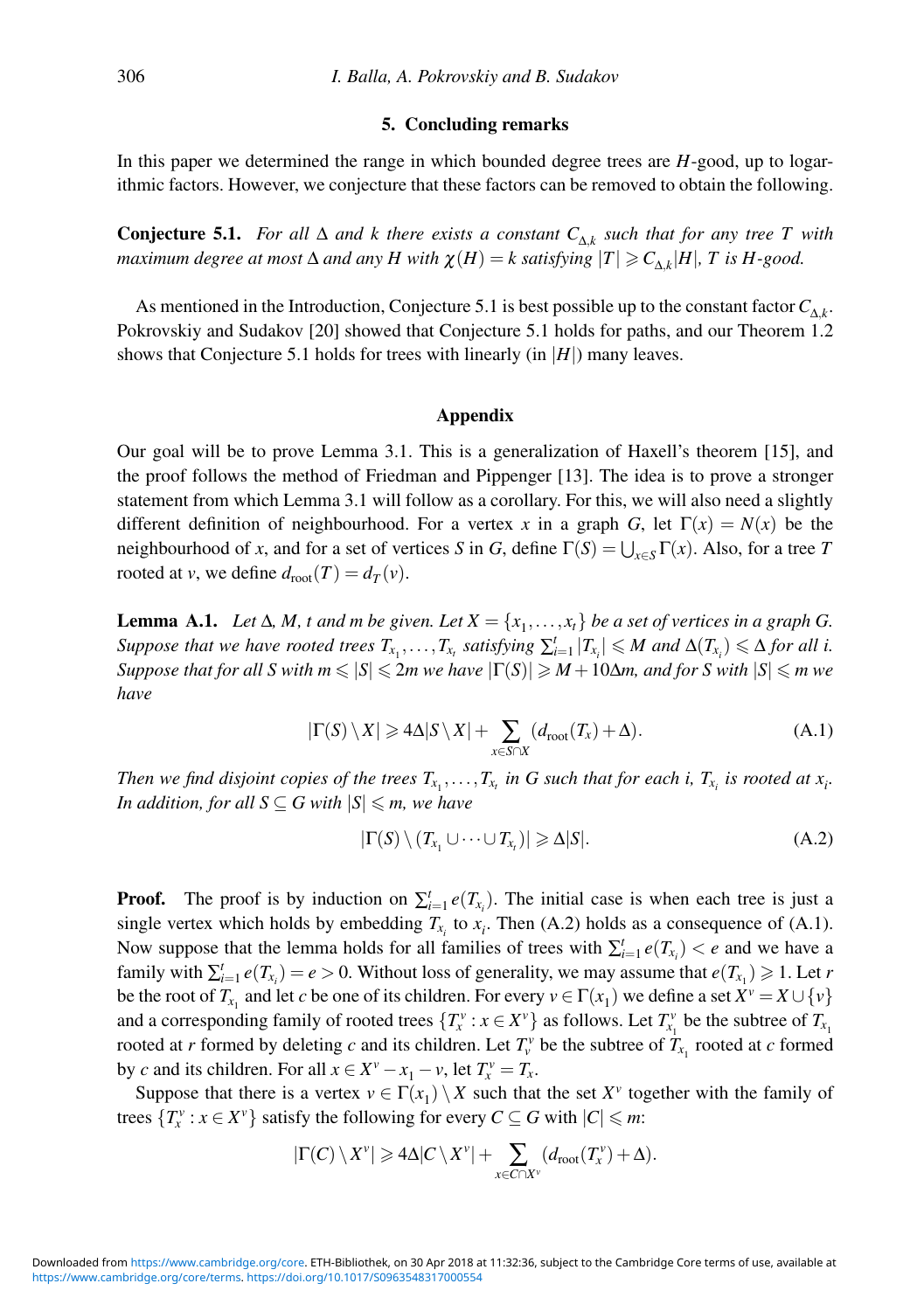Then by induction we have an embedding of  $T_{x_1}^v, \ldots, T_{x_t}^v, T_v^v$  into *G* which satisfies (A.2). By adding the edge  $x_1v$ , we can join the trees  $T_{x_1}^v$  and  $T_v^v$  in order to obtain a copy of  $T_{x_1}$  rooted at  $x_1$ . This gives an embedding of  $T_{x_1}, \ldots, T_{x_t}$  into *G* which satisfies (A.2).

Otherwise, for every  $v \in \Gamma(x_1) \backslash X$ , there is a set  $C_v$  with  $|C_v| \le m$  and

$$
|\Gamma(C_v) \setminus X^v| \leq 4\Delta |C_v \setminus X^v| + \sum_{x \in C_v \cap X^v} (d_{\text{root}}(T_x^v) + \Delta) - 1.
$$
 (A.3)

Notice that taking  $S = \{x_1\}$ , (A.1) implies that  $x_1$  has at least one neighbour outside *X*. Define a set of vertices *S* to be *critical* if it has order  $\leq m$  and equality holds in (A.1).

**Claim A.2.** *For every*  $v \in \Gamma(x_1) \backslash X$ *, the set*  $C_v$  *is critical, and also*  $v \in \Gamma(C_v)$  *and*  $x_1 \notin C_v$ *.* 

**Proof.** Notice that the following hold.

$$
|\Gamma(C_v)\setminus X|-1\leqslant |\Gamma(C_v)\setminus X^v|,\tag{A.4}
$$

$$
4\Delta |C_{\nu} \setminus X^{\nu}| + \sum_{x \in C_{\nu} \cap X^{\nu}} (d_{\text{root}}(T^{\nu}(x)) + \Delta) \leq 4\Delta |C_{\nu} \setminus X| + \sum_{x \in C_{\nu} \cap X} (d_{\text{root}}(T(x)) + \Delta). \tag{A.5}
$$

Adding (A.3), (A.4), (A.5) and (A.1) applied with  $S = C_v$  gives ' $0 \le 0$ ', which implies that equality holds in each of these inequalities. In particular, equality holds in (A.1), which implies that  $C_v$  is critical. For equality in (A.4) to hold, we must have  $v \in \Gamma(C_v)$ . For equality in (A.5) to hold, we must have  $x_1 \notin C_\nu$  (since  $d_{\text{root}}(T_{x_1}^\nu) = d_{\text{root}}(T_{x_1}) - 1$ ).  $\Box$ 

We remark that the above proof also gives  $v \notin C_v$ , although this will not be needed in the proof. We will also need the following claim.

# **Claim A.3.** *For two critical sets S and T , the union S*∪*T is critical.*

**Proof.** First we show that the reverse of the inequality (A.1) holds for  $S \cup T$ . We have the following:

$$
|\Gamma(S) \setminus X| = 4\Delta|S \setminus X| + \sum_{x \in S \cap X} (d_{\text{root}}(T(x)) + \Delta),
$$
 (A.6)

$$
|\Gamma(T) \setminus X| = 4\Delta |T \setminus X| + \sum_{x \in T \cap X} (d_{\text{root}}(T(x)) + \Delta),
$$
 (A.7)

$$
|\Gamma(S \cap T) \setminus X| \ge 4\Delta |S \cap T \setminus X| + \sum_{x \in S \cap T \cap X} (d_{\text{root}}(T(x)) + \Delta). \tag{A.8}
$$

Equations (A.6) and (A.7) come from *S* and *T* being critical, whereas (A.8) is just (A.1) applied to  $S \cap T$  (which is smaller than *m* since *S* is critical). Also, note that by inclusion–exclusion, we have

$$
|S \cup T \setminus X| = |S \setminus X| + |T \setminus X| - |S \cap T \setminus X|,\tag{A.9}
$$

$$
\sum_{x \in (S \cup T) \cap X} (d_{\text{root}}(T(x)) + \Delta) = \sum_{x \in S \cap X} (d_{\text{root}}(T(x)) + \Delta) + \sum_{x \in T \cap X} (d_{\text{root}}(T(x)) + \Delta) - \sum_{x \in S \cap T \cap X} (d_{\text{root}}(T(x)) + \Delta). \tag{A.10}
$$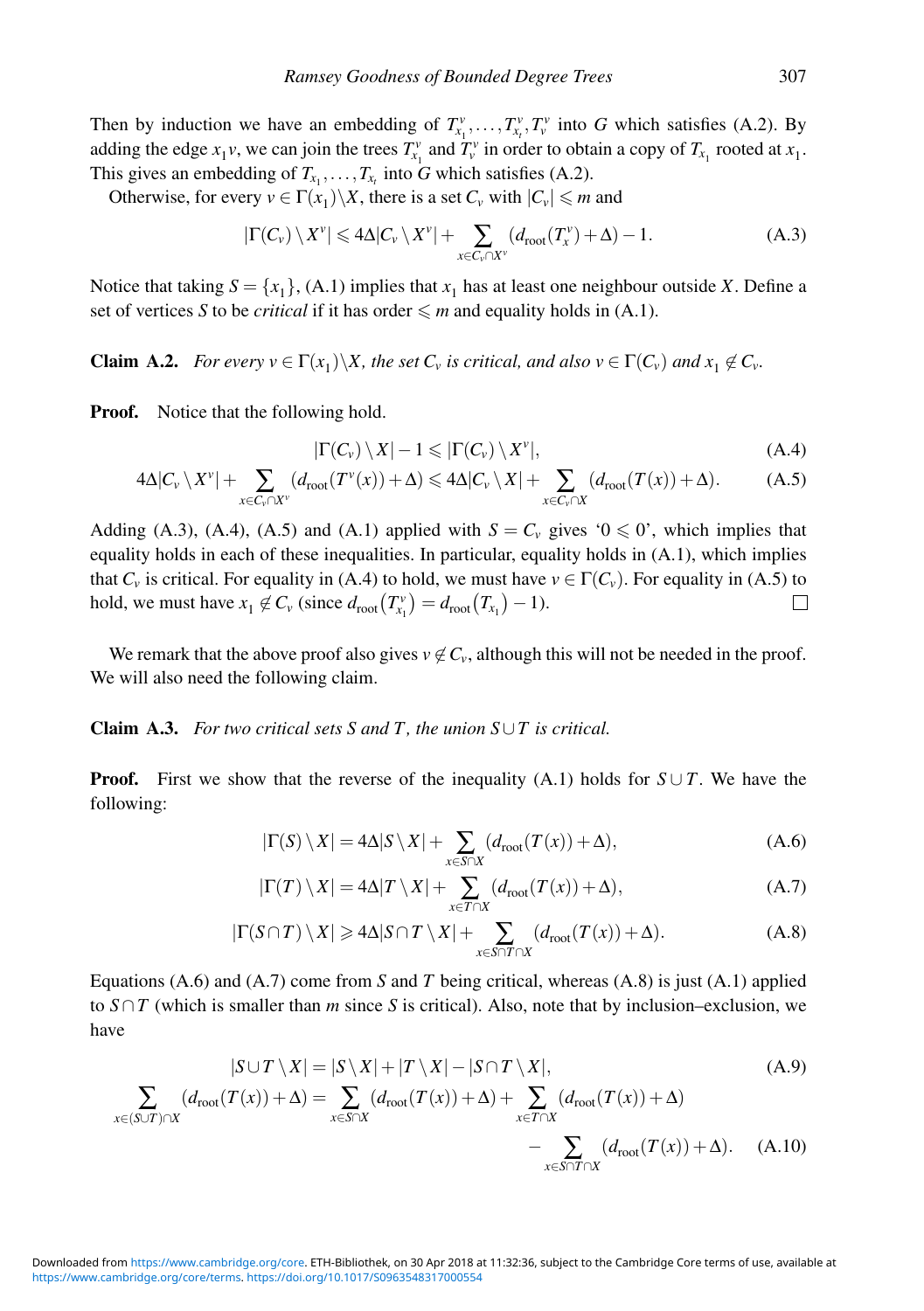Moreover, we observe that

$$
|\Gamma(S \cup T) \setminus X| = |(\Gamma(S) \cup \Gamma(T)) \setminus X|,
$$
  

$$
|\Gamma(S \cap T) \setminus X| \leq |(\Gamma(S) \cap \Gamma(T)) \setminus X|,
$$

which together with inclusion–exclusion implies

$$
|\Gamma(S \cup T) \setminus X| \le |\Gamma(S) \setminus X| + |\Gamma(T) \setminus X| - |\Gamma(S \cap T) \setminus X|.
$$
 (A.11)

Plugging  $(A.6)$ ,  $(A.7)$  and  $(A.8)$  into  $(A.11)$  and then using  $(A.9)$  and  $(A.10)$  gives

$$
|\Gamma(S \cup T) \setminus X| \leq 4\Delta |S \cup T \setminus X| + \sum_{x \in (S \cup T) \cap X} (d_{\text{root}}(T(x)) + \Delta). \tag{A.12}
$$

Since both *S* and *T* are critical, we have  $|S \cup T| \le 2m$ , which together with (A.12) implies that  $|\Gamma(S \cup T)| \leq |X| + |\Gamma(S \cup T) \setminus X| \leq |X| + 8\Delta m < M + 10\Delta m$ . By the assumption of the lemma we have  $|S \cup T| \le m$ . Therefore (A.1) holds for the set  $S \cup T$ , which together with (A.12) implies that  $S \cup T$  is critical. П

Let  $C = \bigcup_{v \in \Gamma(x_1) \setminus X} C_v$ . By the two claims, we have that *C* is critical. Since from the first claim  $\Gamma(x_1)\ X \subseteq \Gamma(C)$  and  $x_1 \notin C$ , we have that

$$
|\Gamma(C \cup \{x_1\}) \setminus X| = |\Gamma(C) \setminus X|
$$
  
\n
$$
= 4\Delta |C \setminus X| + \sum_{x \in C \cap X} (d_{\text{root}}(T(x)) + \Delta)
$$
  
\n
$$
< 4\Delta |C \setminus X| + \sum_{x \in C \cap X} (d_{\text{root}}(T(x)) + \Delta) + d_{\text{root}}(T(x_1)) + \Delta
$$
  
\n
$$
= 4\Delta |(C \cup \{x_1\}) \setminus X| + \sum_{x \in (C \cup \{x_1\}) \cap X} (d_{\text{root}}(T(x)) + \Delta).
$$

By (A.1) we have that  $|C \cup \{x_1\}| > m$ , which combined with *C* being critical means that  $|C \cup$  $\{x_1\}| = m + 1$ . But then  $|\Gamma(C \cup \{x_1\})| \le |X| + |\Gamma(C \cup \{x_1\}) \setminus X| \le |X| + 8\Delta m$  contradicts the assumption of the lemma that  $|\Gamma(C \cup \{x_1\})| \ge M + 10\Delta m$ .  $\Box$ 

**Proof of Lemma 3.1.** Note that since  $|\Gamma(S)| \ge |N(S)|$  and  $\sum_{x \in S \cap X} (d_{\text{root}}(T_x) + \Delta) \le 4\Delta |S \cap X|$ for all *S*, we may apply Lemma A.1 to obtain copies of  $T_{x_1}, \ldots, T_{x_t}$  rooted at  $x_1, \ldots, x_t$  respectively so that (A.2) holds for all *S* with  $|S| \le m$ . In particular, if  $S \subseteq T_{x_1} \cup \cdots \cup T_{x_t}$  and  $|S| \le m$ , then

$$
|N(S)\setminus (T_{x_1}\cup\cdots\cup T_{x_r})|=|\Gamma(S)\setminus (T_{x_1}\cup\cdots\cup T_{x_r})|\geqslant \Delta|S|.
$$

#### **References**

- [1] Allen, P., Brightwell, G. and Skokan, J. (2013) Ramsey-goodness and otherwise. *Combinatorica* **33** 125–160.
- [2] Burr, S. (1981) Ramsey numbers involving graphs with long suspended paths. *J. London Math. Soc.* **24** 405–413.
- [3] Burr, S. and Erdős, P. (1983) Generalizations of a Ramsey-theoretic result of Chvátal. *J. Graph Theory* **7** 39–51.